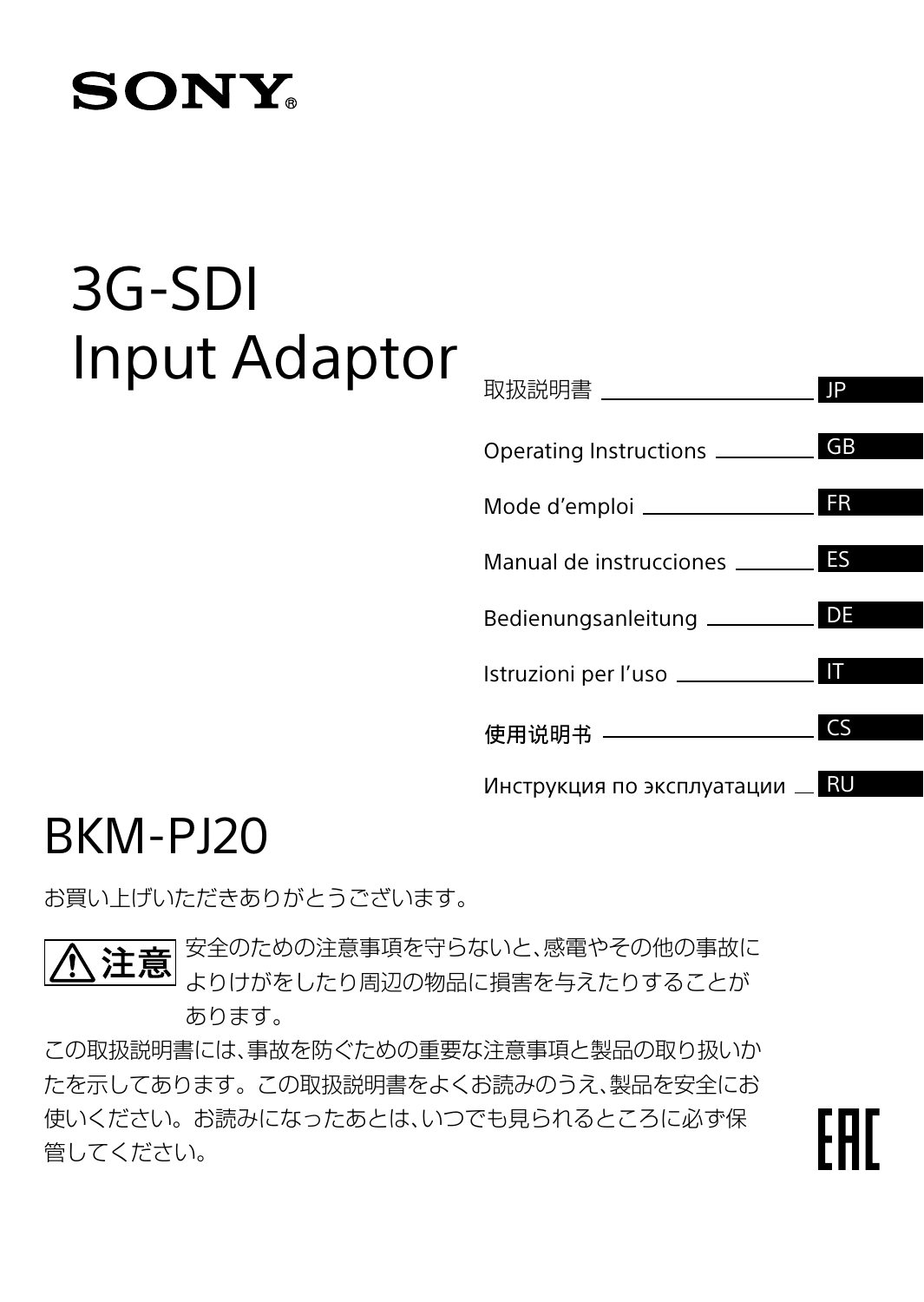# **安全のために**

ソニー製品は安全に充分に配慮して設計されています。しかし、まちがっ た使いかたをすると、火災や人身事故につながることがあり、危険です。 事故を防ぐために次のことを必ずお守りください。

#### • 安全のための注意事項を守る。

• 故障したり破損したら使わずに、お買い上げ店またはソニーの相談窓 口に相談する。

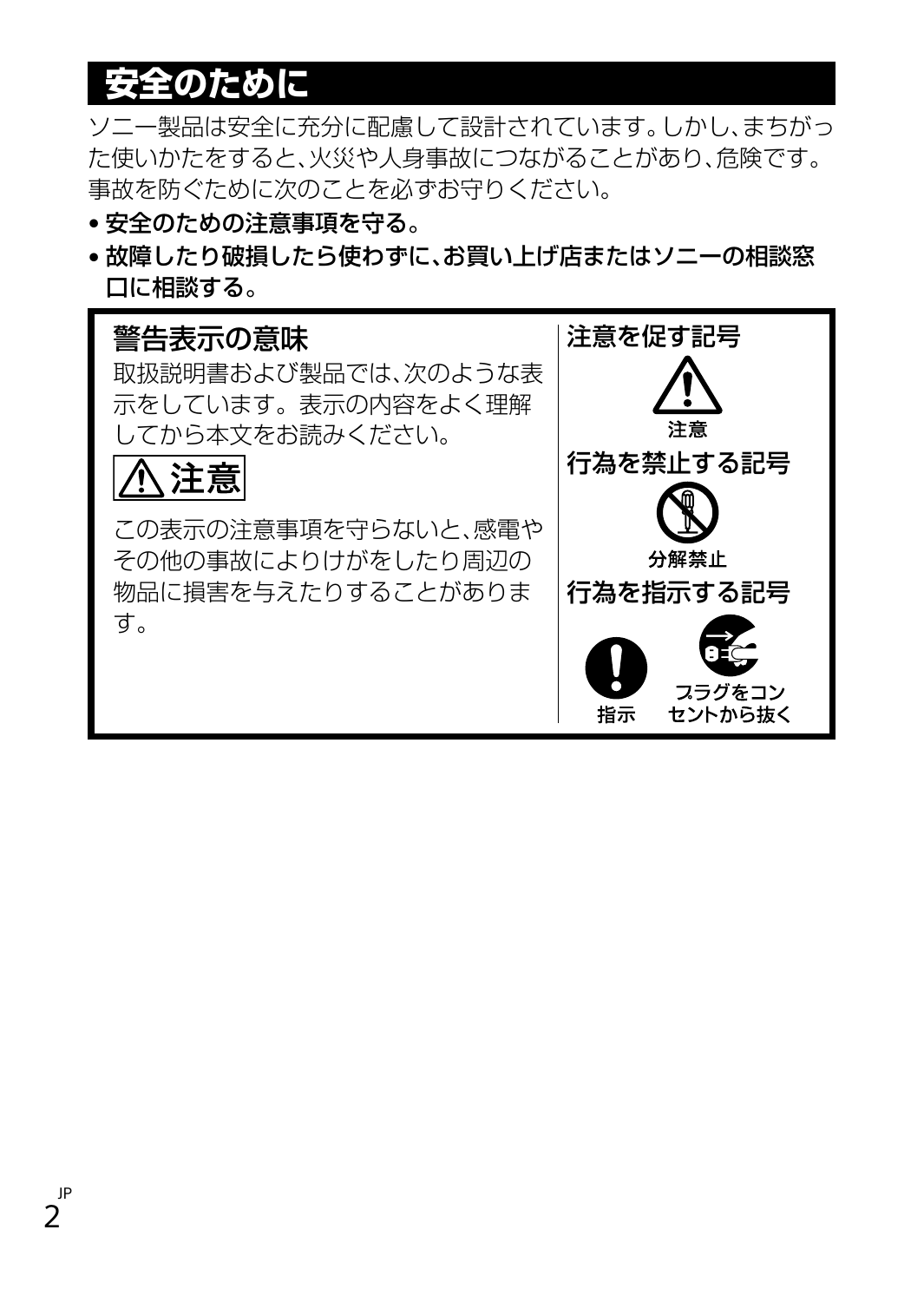

下記の注意を守らないと、**けが**をしたり 周辺の物品に**損害**を与えることがあります。

#### 取り付けはソニーの相談窓口に連絡する



本機をプロジェクター本体に取り付ける際は、ソニー の相談窓口に依頼してください。お客様による取り付 けは、火災、感電やけがの原因となることがあります。

### お手入れの際は、電源を切って電源プラグを抜く



プロジェクター本体の電源を接続したままお手入れを すると、感電の原因となることがあります。

# 内部をあけない、改造しない



内部には電圧の高い部分があり、キャビネットや裏ぶ たを開けたり改造したりすると、火災や感電の原因と なることがあります。内部の調整や設定、点検、修理は ソニーの相談窓口にご相談ください。



- 本機はソニー製プロジェクター専用のオプションアダプターです。
- お使いになる前にプロジェクターの取扱説明書をご覧になり、本機が 使用できるかどうかを必ずご確認ください。
- ご使用の際には、本機をプロジェクターのオプションスロットに装着 する必要があります。装着方法については、プロジェクターの取扱説 明書をご覧ください。

#### ご注意

本機とプロジェクターの着脱は、プロジェクター本体の電源を切り、電源 コードを抜いた状態で行ってください。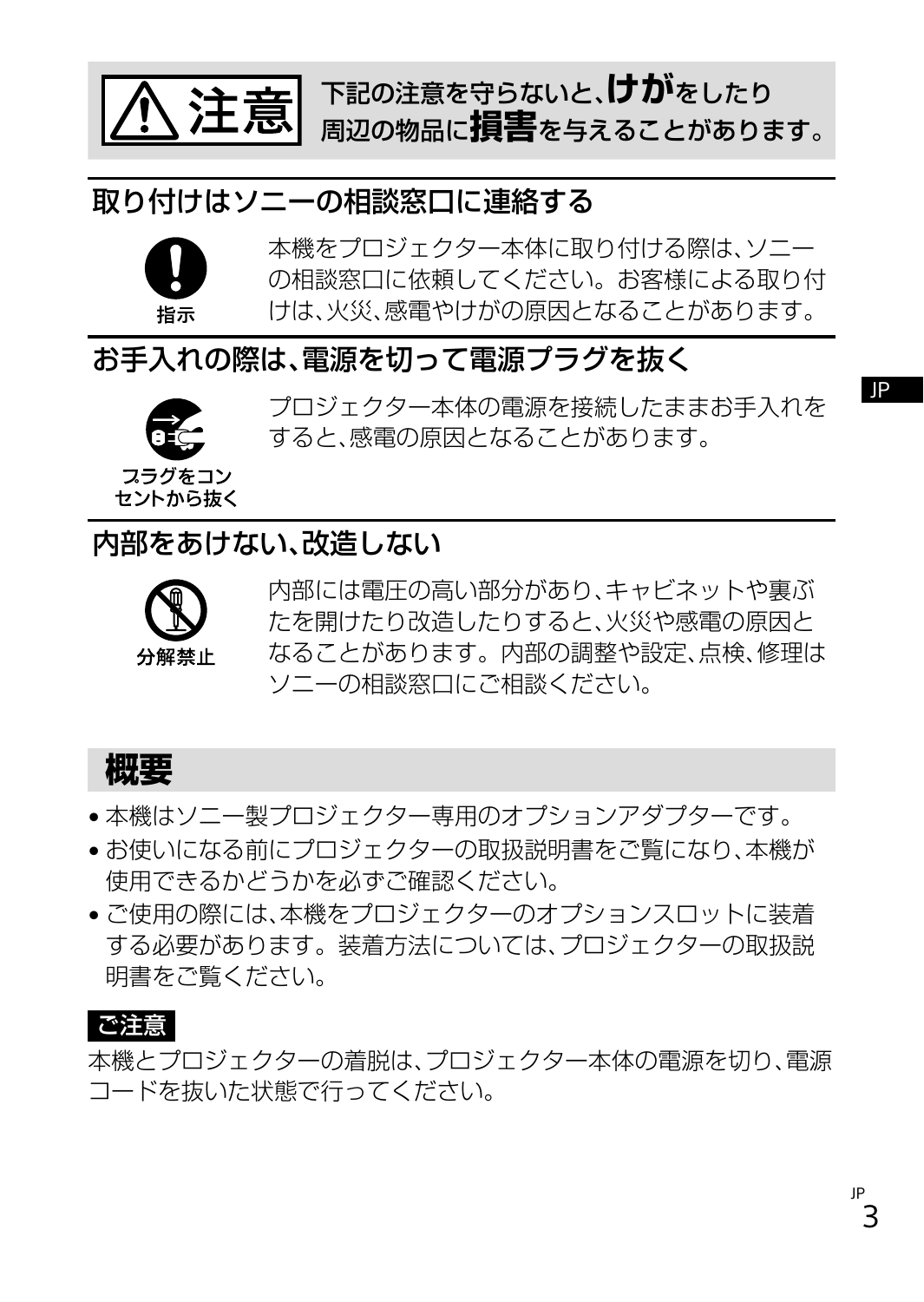# **信号対応表**

| システム                   | SD/HD | 3G              |
|------------------------|-------|-----------------|
| 576/50i                |       |                 |
| 480/60i <sup>1)</sup>  |       |                 |
| 1080/24p <sup>1)</sup> |       | <sub>1</sub> 2) |
| 1080/30p <sup>1)</sup> |       | <sub>1</sub> 2) |
| 1080/50i               |       | <sub>1</sub> 2) |
| $1080/60i^{1}$         |       | ۱2,             |
| 1080/50p               |       | 73)             |
| $1080/60p^{1}$         |       | -3)             |
| 720/50p                |       | \2)             |
| 720/60p <sup>1)</sup>  |       | 2)              |

- 1) フレームレート1/1.001にも対応 しています。
- 2) 4:4:4 YCbCr 10ビットと4:4:4 RGB 10ビットに対応しています。
- 3) 4:2:2 YCbCr 10ビットに対応して います。
- ※ 3D信号、音声信号には対応してい ません。

本対応表は、本アダプターが対応で きる最大の信号数であり、必ずしも 本アダプターを装着した機器ですべ ての信号を表示できるとは限りませ ん。表示可能な信号フォーマットは、 本アダプターを装着するプロジェク ター本体の取扱説明書でご確認くだ さい。

# **主な仕様**

入出力

3G-SDI/HD-SDI/SDI (シリアルデジタルコン ポーネント):



IN端子に入力した信号をプロジェクターの画面に表示します。 IN(シリアルデジタル入力)端子に入力してOUT(ディスプレイ出力)端 子から出力します。

#### ご注意

4 JP

- OUT出力は、プロジェクター本体の電源がONの状態で出力されます。 スタンバイ状態では出力されません。
- OUT出力は、本線系としての出力規格を満たしていません。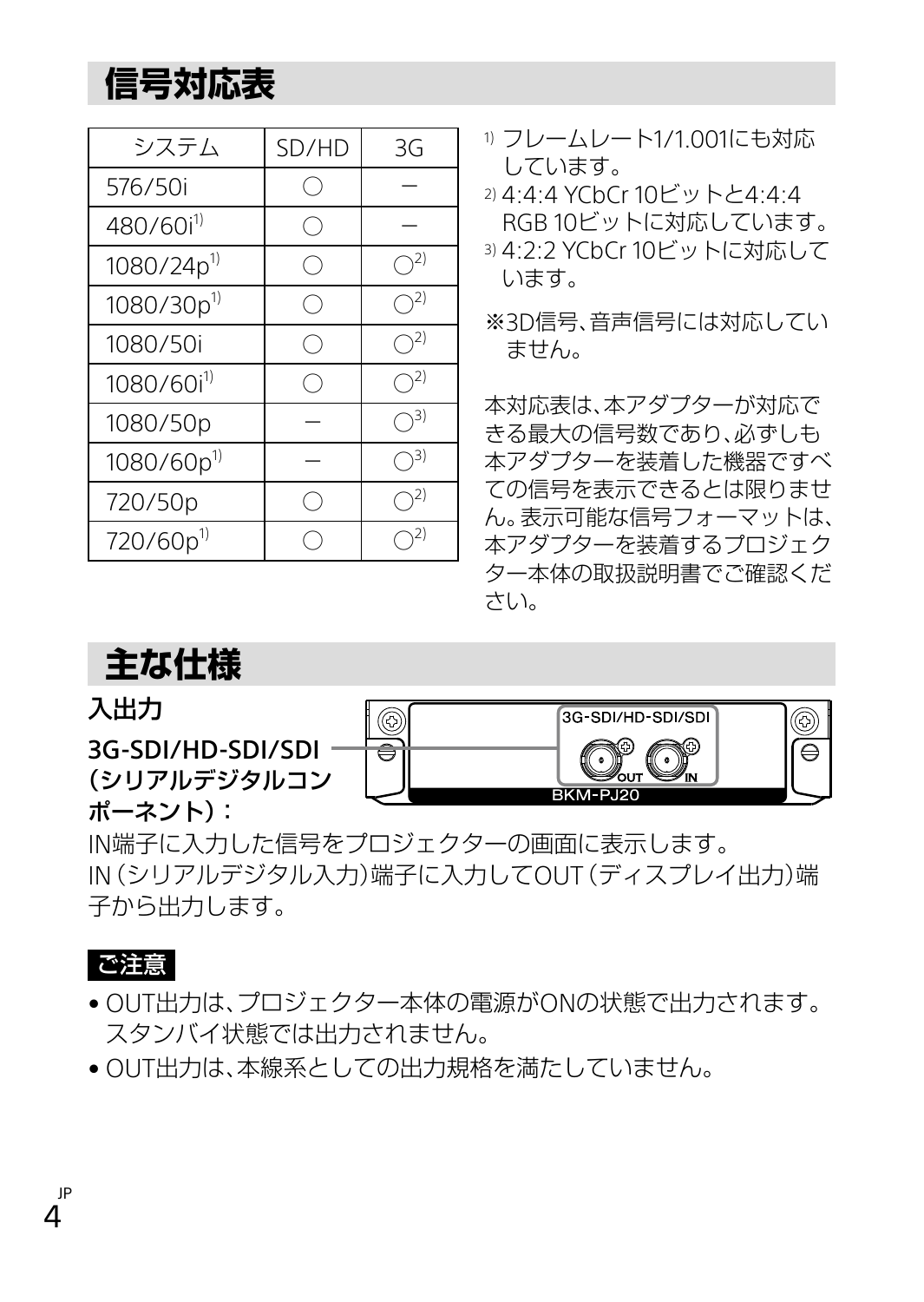外形寸法(幅/高さ/奥行き、最大突起部含まず)

 $135 \times 30 \times 82$  mm

質量 約0.2 kg

電源 +5V(本体より供給)

伝送距離 3G-SDI: 最大70 m((株)フジクラ製の同軸ケーブル 5C-FB または同等品使用時)

- HD-SDI:最大100 m((株)フジクラ製の同軸ケーブル 5C-FB または同等品使用時)
- SD-SDI: 最大200 m((株)フジクラ製の同軸ケーブル 5C-2V または同等品使用時)

付属品 取扱説明書(本書)(1)

この装置は、クラスA情報技術装置です。この装置を家庭環境で使用 すると電波妨害を引き起こすことがあります。この場合には使用者 が適切な対策を講ずるよう要求されることがあります。 VCCI-A

本機の仕様および外観は、改良のため予告なく変更することがあります が、ご了承ください。

- お使いになる前に、必ず動作確認を行ってください。故障その他に 伴う営業上の機会損失等は保証期間中および保証期間経過後にかか わらず、補償はいたしかねますのでご了承ください。
- 本製品を使用したことによるお客様、または第三者からのいかなる 請求についても、当社は一切の責任を負いかねます。
- ●諸事情による本製品に関連するサービスの停止、中断について、一切 の責任を負いかねます。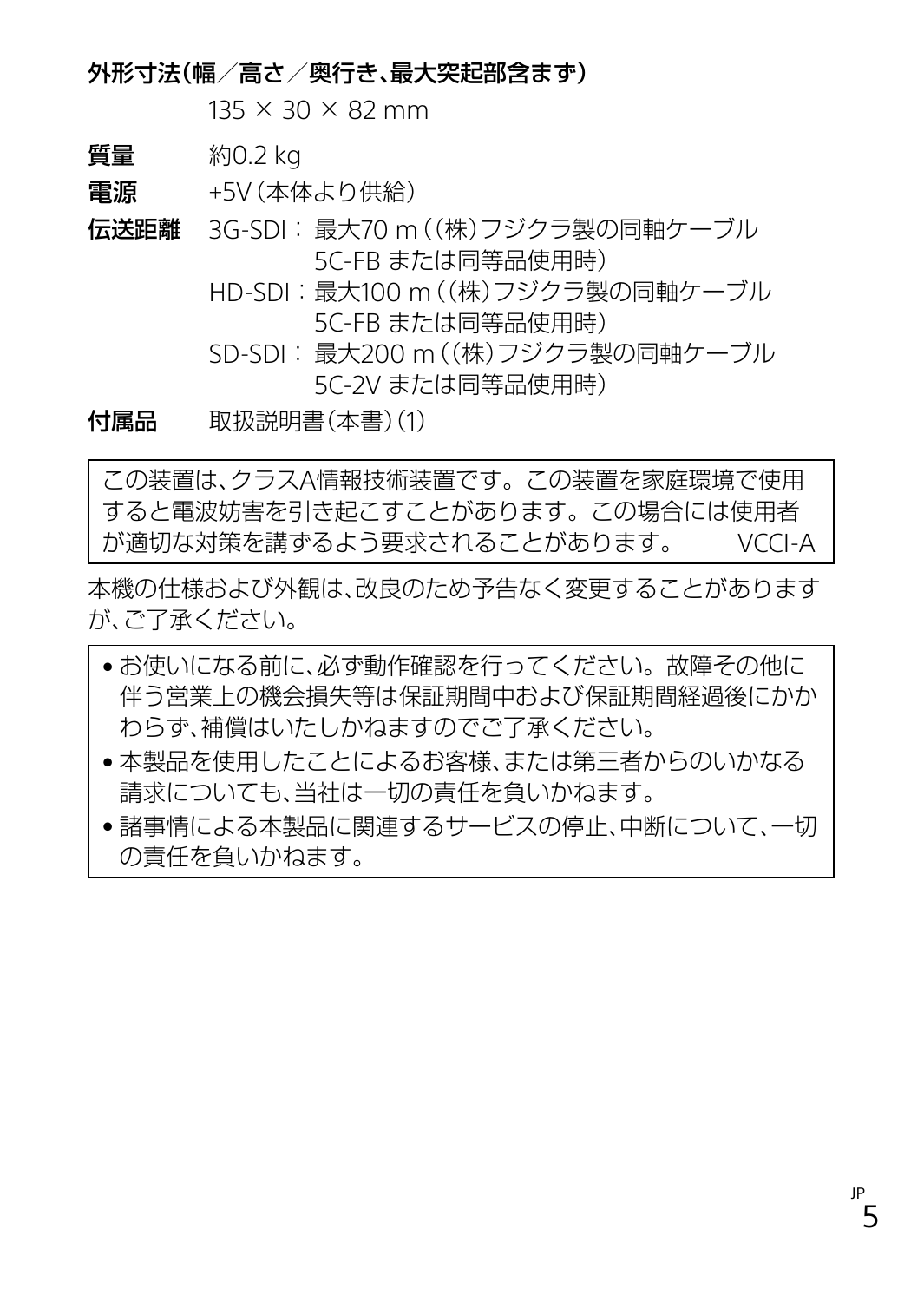Before operating the unit, please read this manual thoroughly and retain it for future reference.

# For the customers in the U.S.A.

This equipment has been tested and found to comply with the limits for a Class A digital device, pursuant to part 15 of the FCC Rules. These limits are designed to provide reasonable protection against harmful interference when the equipment is operated in a commercial environment. This equipment generates, uses, and can radiate radio frequency energy and, if not installed and used in accordance with the instruction manual, may cause harmful interference to radio communications. Operation of this equipment in a residential area is likely to cause harmful interference in which case the user will be required to correct the interference at his own expense.

You are cautioned that any changes or modifications not expressly approved in this manual could void your authority to operate this equipment.

All interface cables used to connect peripherals must be shielded in order to comply with the limits for a digital device pursuant to Subpart B of part 15 of FCC Rules.

This device complies with part 15 of the FCC Rules. Operation is subject to the following two conditions: (1) This device may not cause harmful interference, and (2) this device must accept any interference received, including interference that may cause undesired operation.

# For the customers in Canada

CAN ICES-3 (A)/NMB-3(A)

### For the customers in Europe, Australia and New Zealand WARNING

This is a Class A product. In a domestic environment, this product may cause radio interference in which case the user may be required to take adequate measures.

# For the customers in Europe

This product has been manufactured by or on behalf of Sony Corporation, 1-7-1 Konan Minato-ku Tokyo, 108-0075 Japan. Inquiries related to product compliance based on European Union legislation shall be addressed to the authorized representative, Sony Deutschland GmbH, Hedelfinger Strasse 61, 70327 Stuttgart, Germany. For any service or guarantee matters, please refer to the addresses provided in the separate service or guarantee documents.

This apparatus shall not be used in the residential area.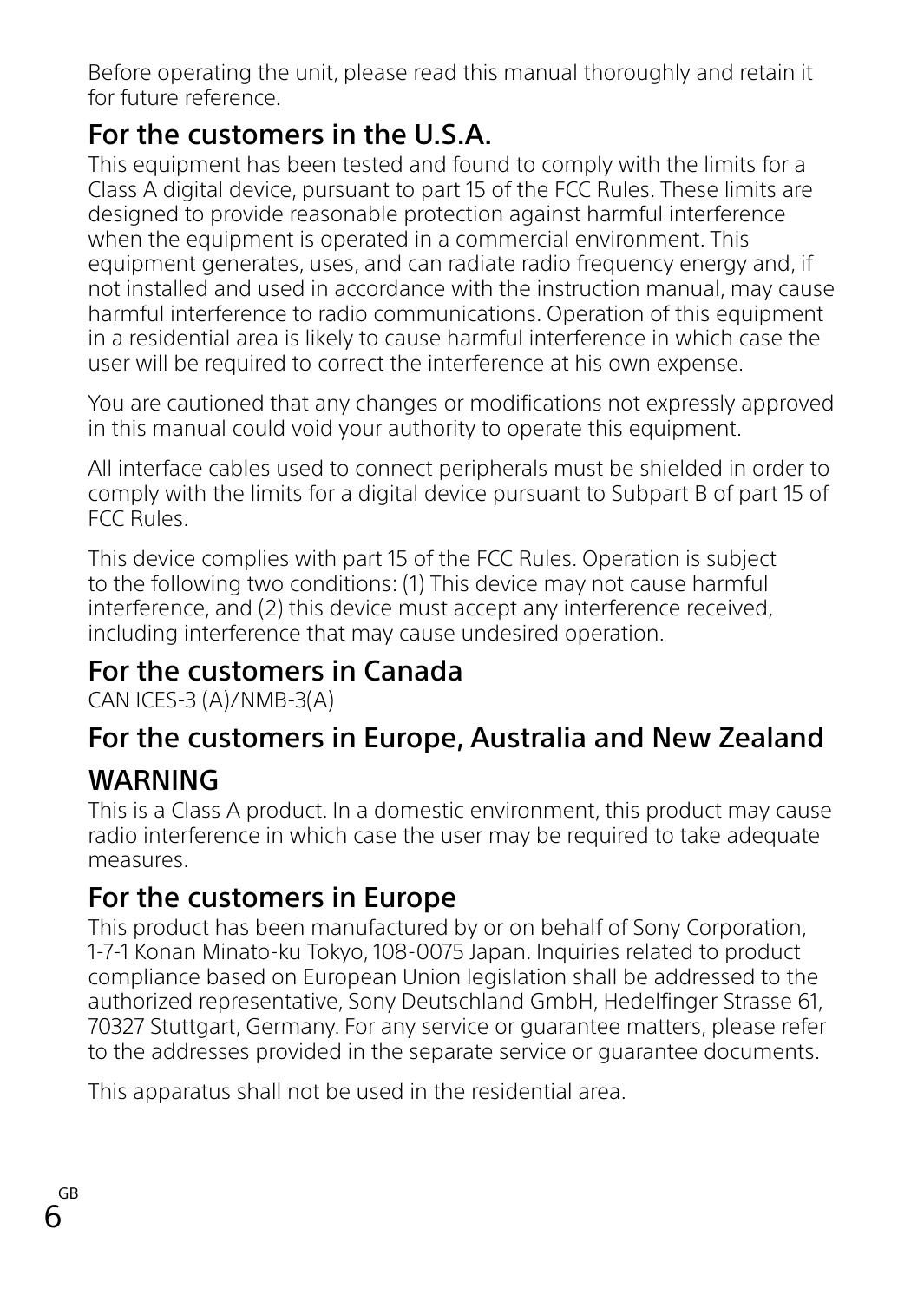#### Інформація для споживачів в Україні.

Обладнання відповідає вимогам:

– Технічного регламенту обмеження використання деяких небезпечних речовин в електричному та електронному обладнанні (постанова КМУ від 03/12/2008 № 1057).

#### Türkiye'deki müşteriler için AEEE Yönetmeliğine Uygundur

# **Overview**

- This optional adaptor was designed for use with a projector manufactured by Sony.
- Refer to the operating instructions of the projector before use, and always verify that this unit can be used with the projector.
- When using, this unit must be installed to the optional adaptor slot of the projector. For details on how to install, refer to the operating instructions of the projector.

#### **Note**

Before connecting/disconnecting this unit and the projector, turn the power off of the projector and disconnect the power cord.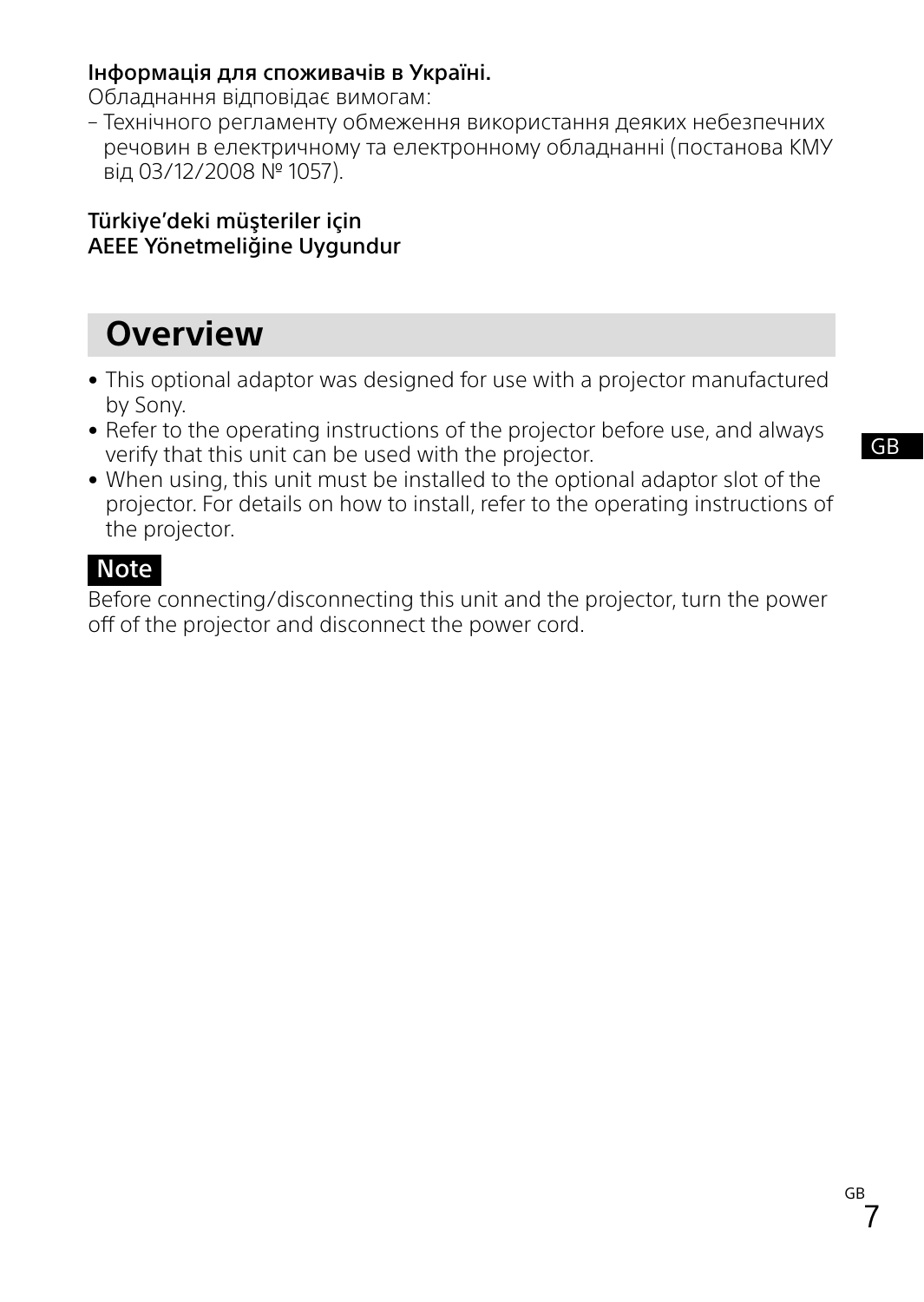# **Available signal system**

| System                 | SD/HD | 3G                        |
|------------------------|-------|---------------------------|
| 576/50i                | Ο     |                           |
| 480/60i <sup>1)</sup>  | ∩     |                           |
| 1080/24p <sup>1)</sup> | О     | O <sup>2</sup>            |
| 1080/30p <sup>1)</sup> | ∩     | O <sup>2</sup>            |
| 1080/50i               | ∩     | O <sup>2</sup>            |
| 1080/60i <sup>1)</sup> | ∩     | O <sup>2</sup>            |
| 1080/50p               |       | $\bigcirc$ <sub>3</sub> ) |
| 1080/60p <sup>1)</sup> |       | $\bigcirc$ <sub>3</sub> ) |
| 720/50p                | ∩     | $\bigcap^{2)}$            |
| 720/60p <sup>1)</sup>  |       | n2)                       |

- $<sup>1)</sup>$  Compatible also with 1/1.001</sup> frame rate.
- 2) Compatible with 4:4:4 YCbCr 10 bit and 4:4:4 RGB 10 bit.
- 3) Compatible with 4:2:2 YCbCr  $10$  bit.
- \* Not compatible with 3D signals and audio signals.

The table shows the maximum number of signals this adaptor can comply. Not all devices connected with this adaptor may not display all signals.

For signal formats this adaptor can comply, refer to the operating instructions of the projector used with this adaptor.

# **Specifications**

| Inputs and Outputs                                  |   | 3G-SDI/HD-SDI/SDI | ◉  |
|-----------------------------------------------------|---|-------------------|----|
| 3G-SDI/HD-SDI/SDI<br>(serial digital<br>component): | U | <b>BKM-PJ20</b>   | '⊖ |

Displays the signals inputted to IN terminal in the projector screen. Inputs signals to IN terminal (serial digital input) and outputs signals from OUT terminal (display output).

### Note

- OUT signal is output when the projector is turned on. It is not output in standby.
- The OUT signal does not comply with ON-LINE signal specification.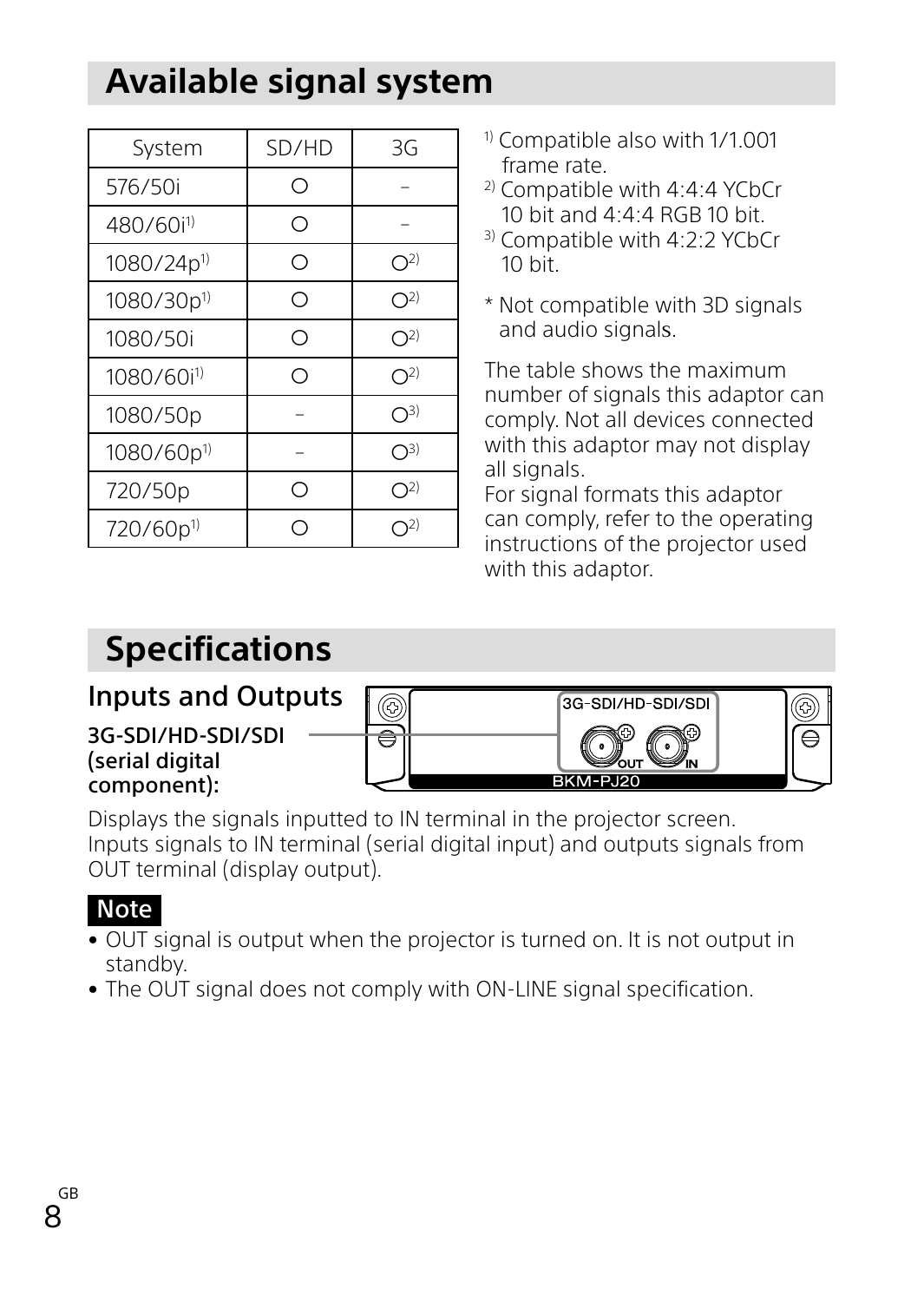### Dimensions (w/h/d, excluding projections)

135 × 30 × 82 mm (5 3/8 × 1 3/16 × 3 1/4 inches)

Mass Approx. 0.2 kg (0.3 lb)

#### Power requirements

+5V (provided from the projector)

#### Transmission distance

- 3G-SDI: 70 m (approx. 229 ft) max. (When using 5C-FB coaxial cables (Fujikura. Inc.) or equivalent.)
- HD-SDI: 100 m (approx. 328 ft) max. (When using 5C-FB coaxial cables (Fujikura. Inc.) or equivalent.)
- SD-SDI: 200 m (approx. 656 ft) max. (When using 5C-2V coaxial cables (Fujikura. Inc.) or equivalent.)

#### Supplied accessories

Operating Instructions (this manual) (1)

Design and specifications are subject to change without notice.

#### **Notes**

- Always verify that the unit is operating properly before use. SONY WILL NOT BE LIABLE FOR DAMAGES OF ANY KIND INCLUDING, BUT NOT LIMITED TO, COMPENSATION OR REIMBURSEMENT ON ACCOUNT OF THE LOSS OF PRESENT OR PROSPECTIVE PROFITS DUE TO FAILURE OF THIS UNIT, EITHER DURING THE WARRANTY PERIOD OR AFTER EXPIRATION OF THE WARRANTY, OR FOR ANY OTHER REASON WHATSOEVER.
- SONY WILL NOT BE LIABLE FOR CLAIMS OF ANY KIND MADE BY USERS OF THIS UNIT OR MADE BY THIRD PARTIES.
- SONY WILL NOT BE LIABLE FOR THE TERMINATION OR DISCONTINUATION OF ANY SERVICES RELATED TO THIS UNIT THAT MAY RESULT DUE TO CIRCUMSTANCES OF ANY KIND.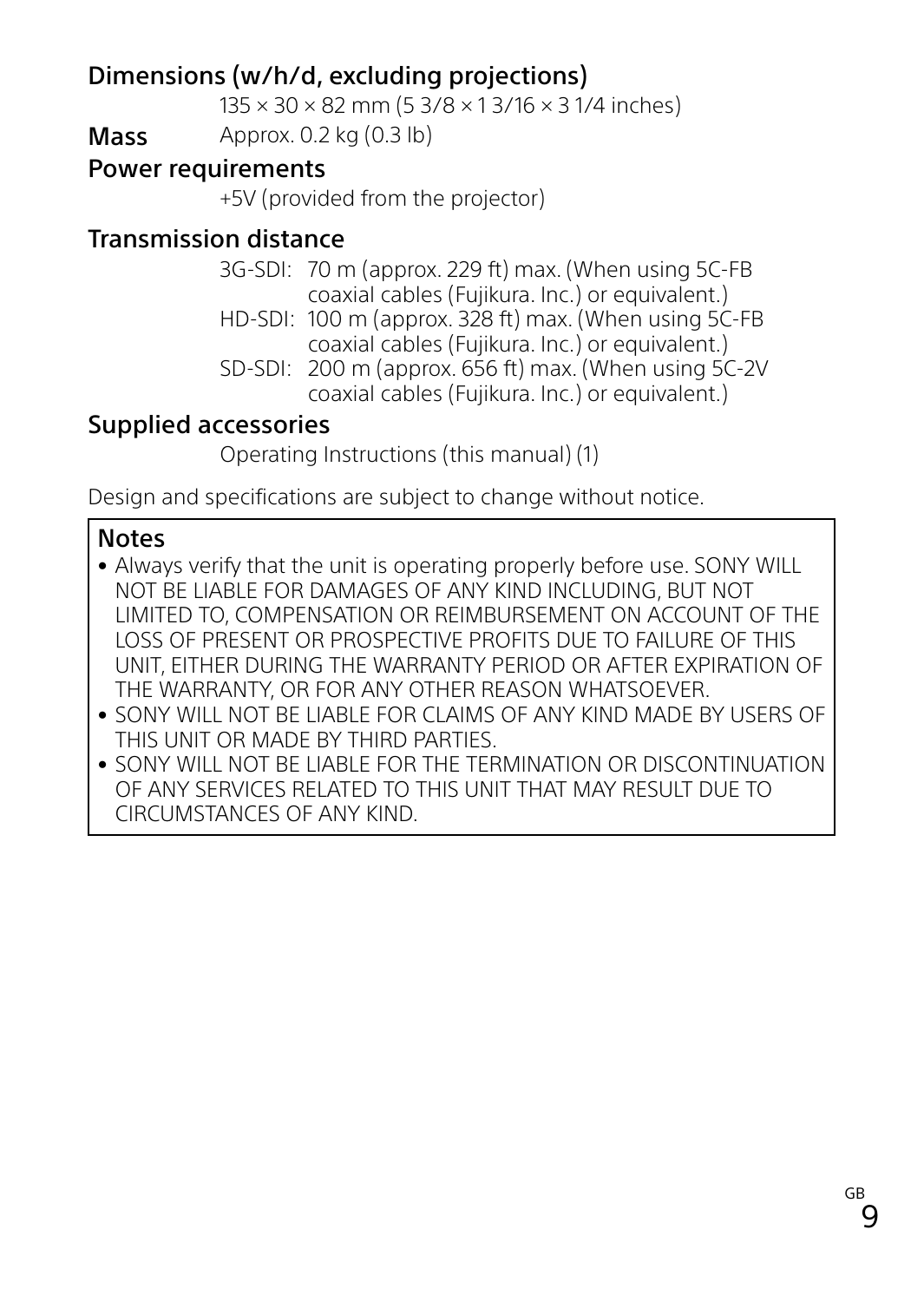Avant d'utiliser l'appareil, veuillez lire attentivement ce manuel et le conserver pour future référence.

### Pour les clients au Canada

CAN ICES-3 (A)/NMB-3(A)

# Pour les clients en Europe, Australie et Nouvelle-Zélande

# AVERTISSEMENT

Il s'agit d'un produit de Classe A. Dans un environnement domestique, cet appareil peut provoquer des interférences radio, dans ce cas l'utilisateur peut être amené à prendre des mesures appropriées.

# Pour les clients en Europe

Ce produit a été fabriqué par ou pour le compte de Sony Corporation, 1-7-1 Konan Minato-ku Tokyo, 108-0075 Japon. Toutes les questions relatives à la conformité des produits basées sur la législation européenne doivent être adressées à son représentant, Sony Deutschland GmbH, Hedelfinger Strasse 61, 70327 Stuttgart, Allemagne.

Pour toute question relative au Service Après-Vente ou à la Garantie, merci de bien vouloir vous référer aux coordonnées qui vous sont communiquées dans les documents « Service (SAV) » ou Garantie.

Ne pas utiliser cet appareil dans une zone résidentielle.

# **Aperçu**

- Cet adaptateur en option a été conçu pour être utilisé avec un projecteur fabriqué par Sony.
- Avant d'utiliser cet appareil, assurez-vous qu'il peut être employé avec le projecteur en consultant le mode d'emploi de ce dernier.
- Lorsque vous utilisez cet appareil, il doit être installé dans la fente de l'adaptateur en option du projecteur. Pour plus d'informations sur l'installation, reportez-vous au mode d'emploi du projecteur.

### Remarque

Avant de raccorder/débrancher cet appareil et le projecteur, mettez ce dernier hors tension et débranchez le cordon d'alimentation.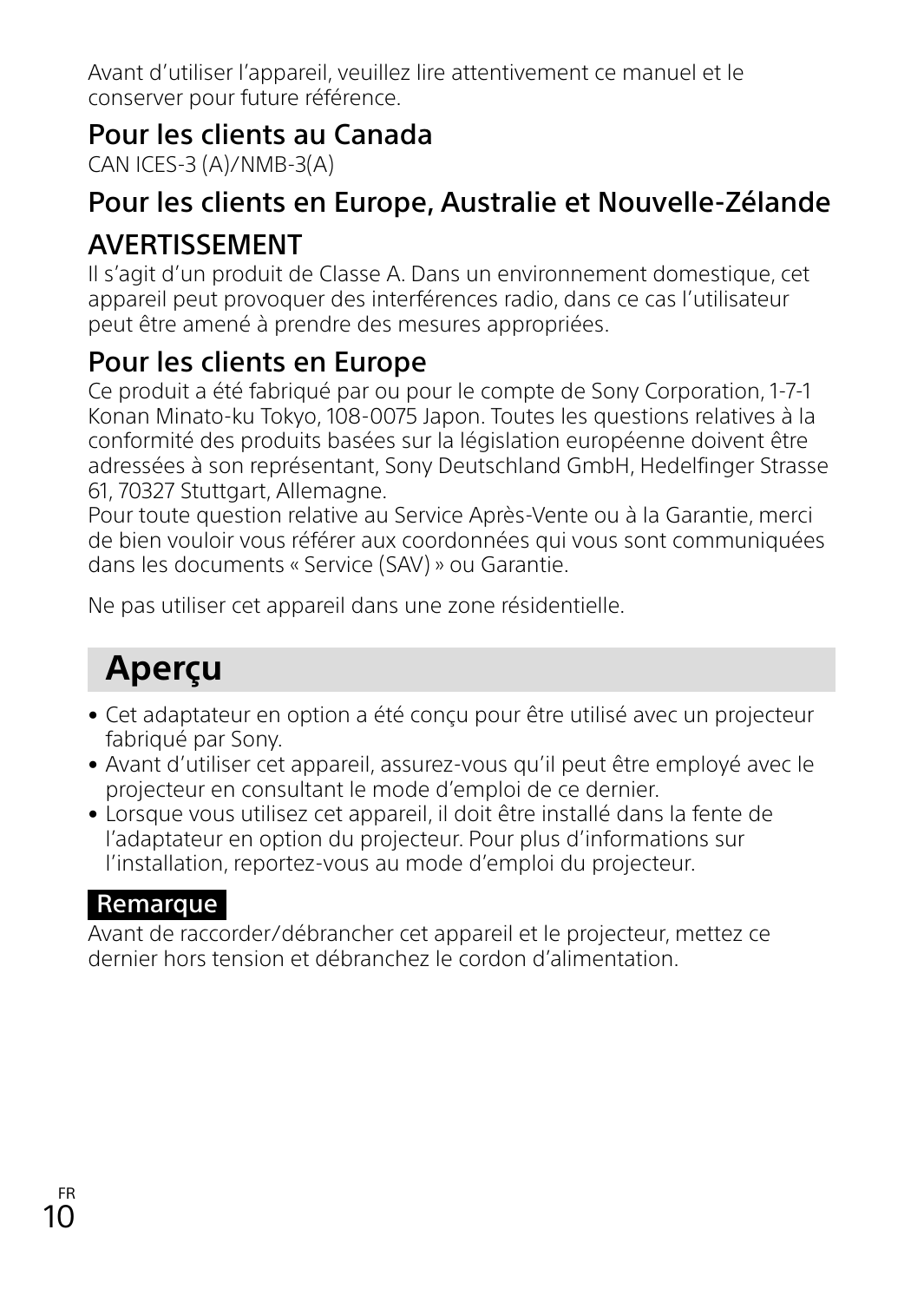# **Système de signal disponible**

| Système                | SD/HD | 3G                        |
|------------------------|-------|---------------------------|
| 576/50i                | ∩     |                           |
| 480/60i <sup>1)</sup>  | Ο     |                           |
| 1080/24p <sup>1)</sup> | ∩     | O <sup>2</sup>            |
| 1080/30p <sup>1)</sup> | ∩     | O <sup>2</sup>            |
| 1080/50i               | ∩     | O <sup>2</sup>            |
| 1080/60i <sup>1)</sup> | ∩     | O <sup>2</sup>            |
| 1080/50p               |       | $\bigcirc$ <sub>3</sub> ) |
| 1080/60p <sup>1)</sup> |       | $\bigcirc$ <sub>3</sub> ) |
| 720/50p                | ∩     | $\bigcap^{2}$             |
| 720/60p <sup>1)</sup>  |       | 72                        |

- <sup>1)</sup> Compatible également avec la fréquence d'images 1/1,001.
- 2) Compatible avec 4:4:4 YCbCr 10 bits et 4:4:4 RGB 10 bits.
- 3) Compatible avec 4:2:2 YCbCr  $10 \text{ hits}$
- \* Incompatible avec les signaux 3D et sonores.

Le tableau indique le nombre maximal de signaux pouvant être pris en charge par l'adaptateur. Certains appareils raccordés à cet adaptateur peuvent ne pas afficher tous les signaux.

Pour plus d'informations sur les formats de signaux pris en charge par cet adaptateur, reportez-vous au mode d'emploi du projecteur utilisé avec cet adaptateur.

# **Spécifications**

#### Entrées et sorties

3G-SDI/HD-SDI/SDI (composant numérique série) :

 $^{\circledR}$ 3G-SDI/HD-SDI/SDI

Affiche sur l'écran du projecteur les signaux transmis à la borne IN. Reçoit des signaux au niveau de la borne IN (entrée numérique série) et émet des signaux via la borne OUT (sortie écran).

#### Remarque

- Le signal OUT est émis lorsque le projecteur est mis sous tension. Il n'est pas émis en mode de veille.
- Le signal OUT n'est pas compatible avec la spécification de signal ON-LINE.

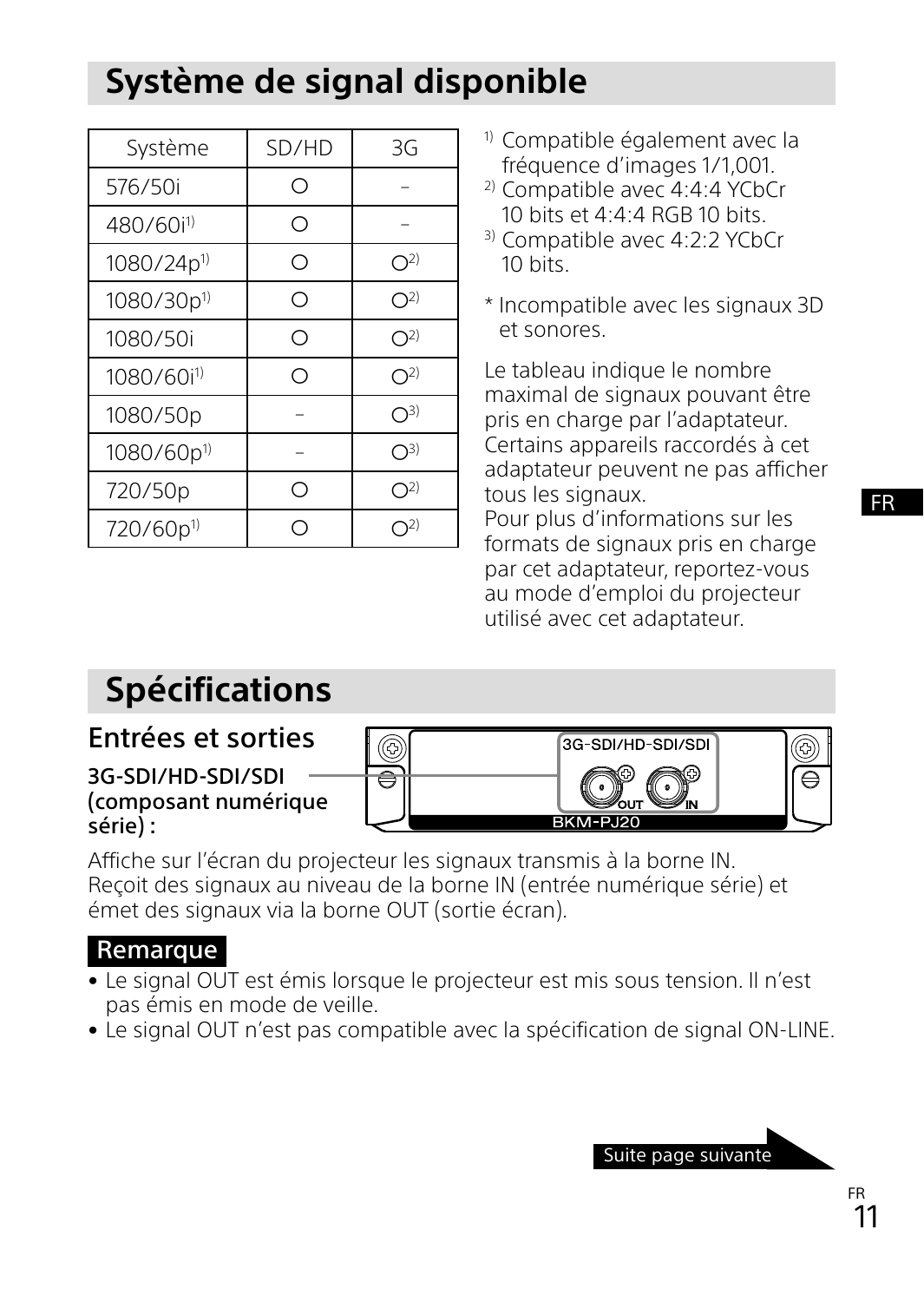### Dimensions (l/h/p, parties saillantes exclues)

135 × 30 × 82 mm (5 3/8 × 1 3/16 × 3 1/4 pouces)

**Poids** Environ 0,2 kg (0,3 lb)

#### Alimentation requise

+5 V (fournie par le projecteur)

#### Portée

- 3G-SDI : 70 m (env. 229 ft ) maxi. (avec des câbles coaxiaux 5C-FB (Fujikura. Inc.) ou équivalents).
- HD-SDI : 100 m (env. 328 ft) maxi. (avec des câbles coaxiaux 5C-FB (Fujikura. Inc.) ou équivalents).
- SD-SDI : 200 m (env. 656 ft) maxi. (avec des câbles coaxiaux 5C-2V (Fujikura. Inc.) ou équivalents).

### Accessoires fournis

```
Mode d'emploi (le présent manuel) (1)
```
La conception et les spécifications sont susceptibles d'être modifiées sans préavis.

#### **Remarques**

- Vérifiez toujours que l'appareil fonctionne correctement avant l'utilisation. Sony n'assumera pas de responsabilité pour les dommages de quelque sorte qu'ils soient, incluant mais ne se limitant pas à la compensation ou au remboursement, à cause de la perte de profits actuels ou futurs suite à la défaillance de cet appareil, que ce soit pendant la période de garantie ou après son expiration, ou pour toute autre raison quelle qu'elle soit.
- Sony n'assumera pas de responsabilité pour les réclamations, quelle qu'elles soient, effectuées par les utilisateurs de cet appareil ou par des tierces parties.
- Sony n'assumera pas de responsabilité pour la cessation ou l'interruption de tout service lié à cet appareil, résultant de quelque circonstance que ce soit.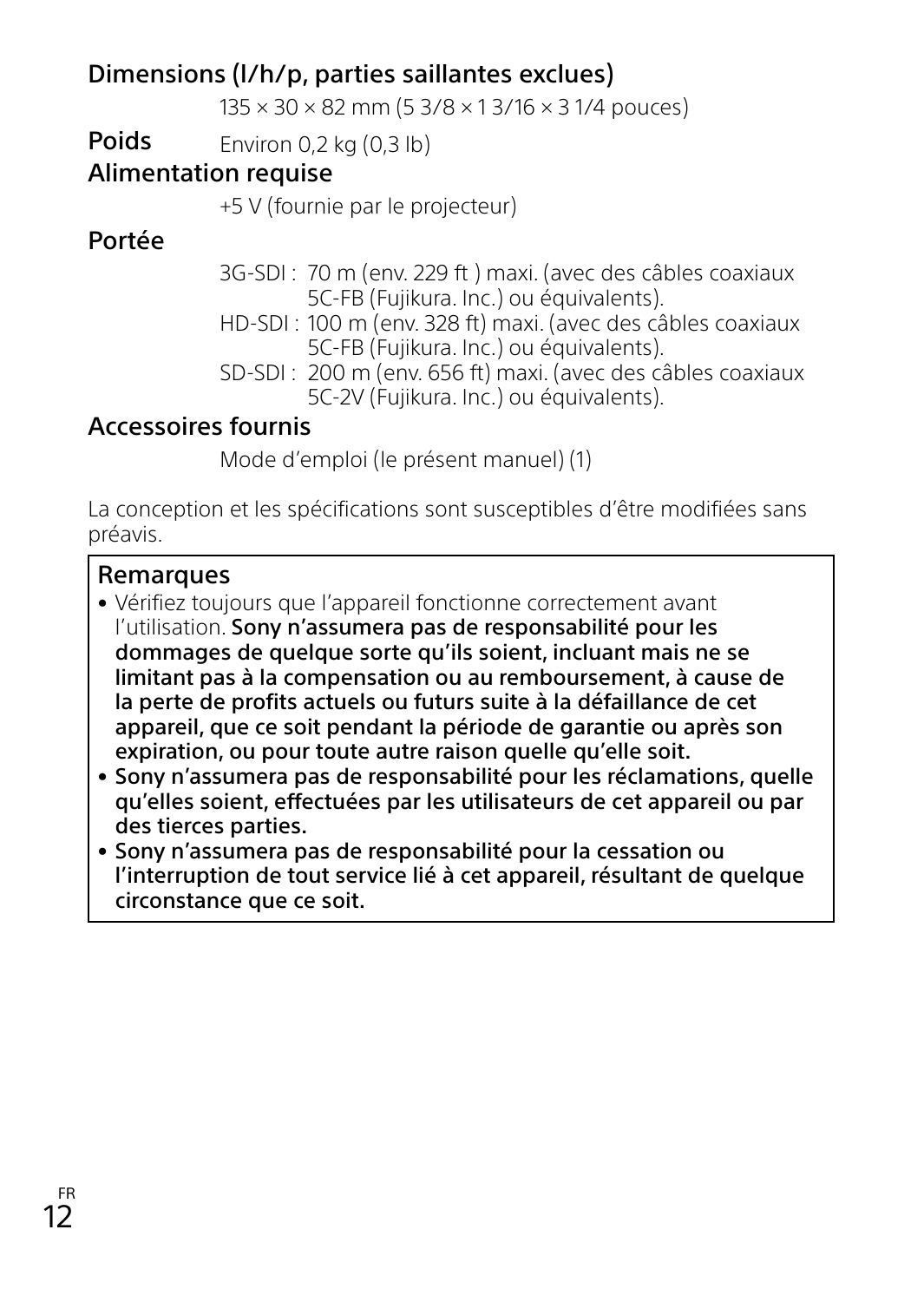Antes de poner en funcionamiento la unidad, lea detenidamente este manual y consérvelo para referencias futuras.

# Para los clientes de Europa, Australia y Nueva Zelanda ADVERTENCIA

Éste es un producto de clase A. En un ambiente doméstico, este producto puede causar interferencias radioeléctricas, en cuyo caso el usuario puede tener que tomar las medidas adecuadas.

# Para los clientes de Europa

Este producto ha sido fabricado por, o en nombre de Sony Corporation, 1-7-1 Konan Minato-ku Tokyo, 108-0075 Japón. Las consultas relacionadas con la conformidad del producto basadas en la legislación de la Unión Europea deben dirigirse al representante autorizado, Sony Deutschland GmbH, Hedelfinger Strasse 61, 70327 Stuttgart, Alemania. Para cualquier asunto relacionado con el servicio o la garantía, por favor diríjase a la dirección indicada en los documentos de servicio o garantía adjuntados con el producto.

Este dispositivo no debe utilizarse en zonas residenciales.

# **Descripción general**

- Este adaptador opcional se ha diseñado para utilizarse con un proyector fabricado por Sony.
- Consulte el Manual de instrucciones del proyector antes de utilizarlo, y siempre verifique que esta unidad puede utilizarse con el proyector.
- Cuando la utilice, esta unidad debe instalarse en la ranura para el adaptador opcional del proyector. Para obtener más información acerca de la instalación, consulte el manual de instrucciones del proyector.

### Nota

Antes de conectar/desconectar esta unidad y el proyector, apague el proyector y desconecte el cable de alimentación.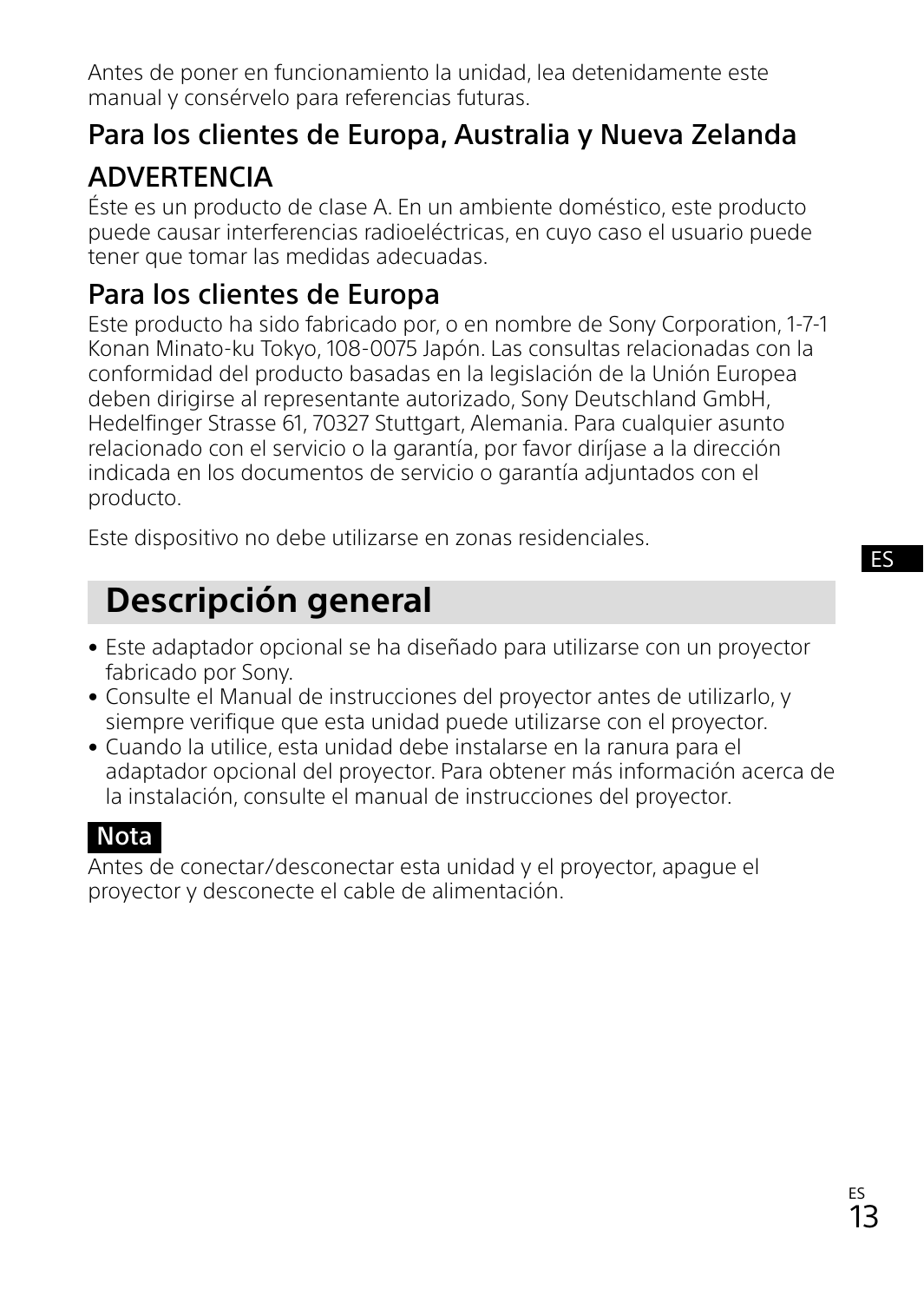# **Sistema de señales disponible**

| Sistema                | SD/HD | 3G                        |
|------------------------|-------|---------------------------|
| 576/50i                | ∩     |                           |
| 480/60i <sup>1)</sup>  | ∩     |                           |
| 1080/24p <sup>1)</sup> | О     | O <sup>2</sup>            |
| 1080/30p <sup>1)</sup> | ∩     | O <sup>2</sup>            |
| 1080/50i               | ∩     | O <sup>2</sup>            |
| 1080/60i <sup>1)</sup> | ∩     | O <sup>2</sup>            |
| 1080/50p               |       | $\bigcirc$ 3)             |
| 1080/60p <sup>1)</sup> |       | $\bigcirc$ <sub>3</sub> ) |
| 720/50p                | ∩     | $\bigcap^{2)}$            |
| 720/60p <sup>1)</sup>  |       |                           |

- <sup>1)</sup> Compatible también con una velocidad de fotogramas de 1/1,001.
- 2) Compatible con 4:4:4 YCbCr 10 bits y 4:4:4 RGB 10 bits.
- 3) Compatible con 4:2:2 YCbCr  $10 \text{ hits}$
- \* No compatible con señales 3D ni señales de audio.

La tabla muestra la cantidad máxima de señales que admite el adaptador. Es posible que no todos los dispositivos conectados mediante este adaptador puedan mostrar todas las señales. Para obtener información acerca de los formatos de señal que admite este adaptador, consulte el manual de instrucciones del proyector que esté utilizando.

# **Especificaciones**

# Entradas y salidas

3G-SDI/HD-SDI/SDI (componente digital en serie):



muestra en la pantalla del proyector las señales que se han recibido a través del terminal IN.

Recibe las señales mediante el terminal IN (entrada digital de serie) y emite señales desde el terminal OUT (salida de pantalla).

# **Nota**

- La señal OUT se emite cuando se enciende el proyector. No se emite en modo de espera.
- La señal OUT no cumple con las especificaciones de la señal ON-LINE.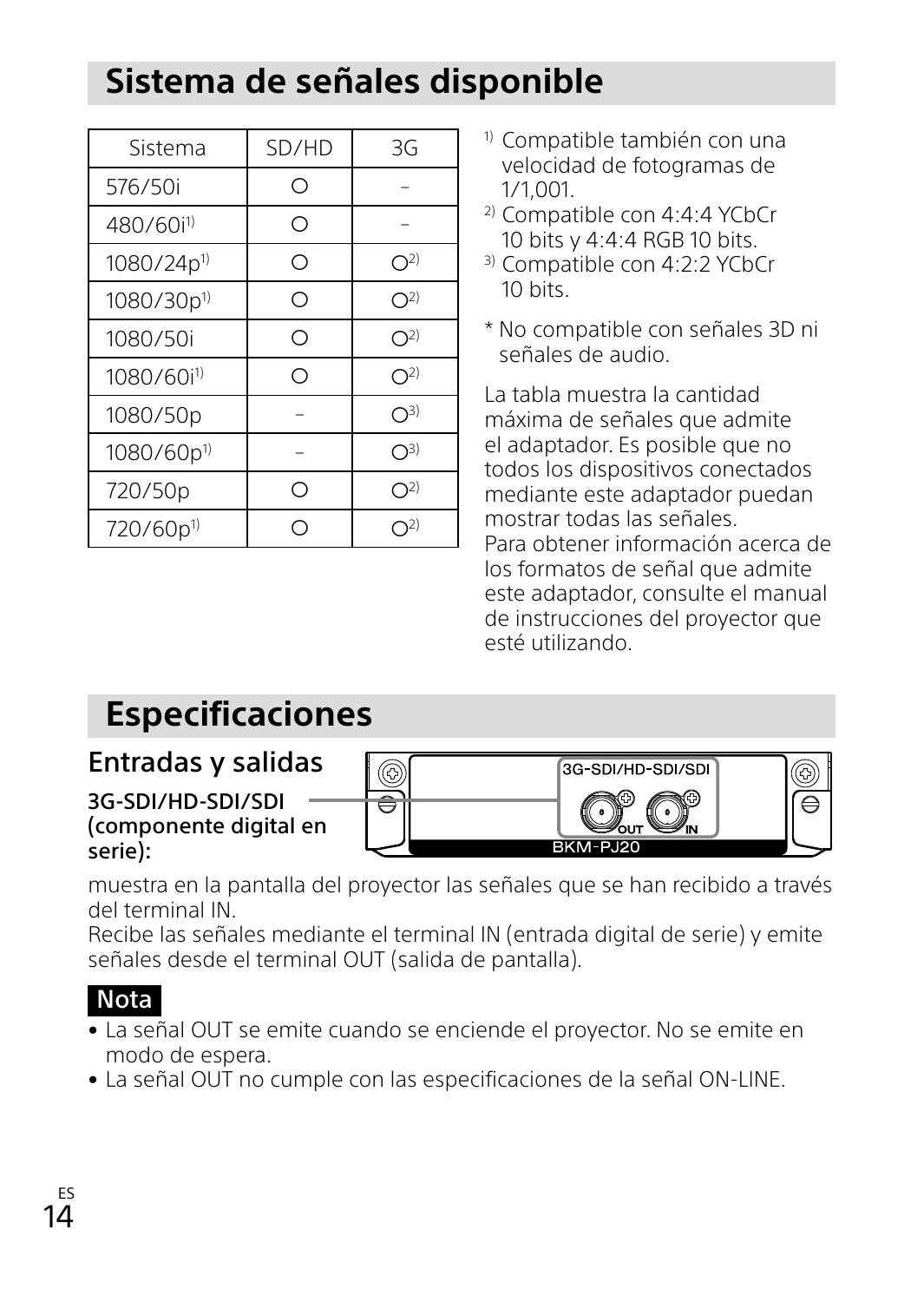### Dimensiones (ancho/alto/largo, sin incluir las proyecciones)

 $135 \times 30 \times 82$  mm

Peso Aprox. 0.2 kg

### Requisitos de alimentación

+5 V (potencia suministrada del proyector)

### Distancia de transmisión

3G-SDI: 70 m máx. (Si se utilizan cables coaxiales 5C-FB (Fujikura. Inc.) o equivalente.)

- HD-SDI: 100 m máx. (Si se utilizan cables coaxiales 5C-FB (Fujikura. Inc.) o equivalente.)
- SD-SDI: 200 m máx. (Si se utilizan cables coaxiales 5C-2V (Fujikura. Inc.) o equivalente.)

### Accesorios suministrados

Manual de instrucciones (este manual) (1)

El diseño y las especificaciones pueden cambiar sin previo aviso.

### Notas

- Verifique siempre que esta unidad funciona correctamente antes de utilizarlo. SONY NO SE HACE RESPONSABLE POR DAÑOS DE NINGÚN TIPO, INCLUYENDO PERO NO LIMITADO A LA COMPENSACIÓN O PAGO POR LA PÉRDIDA DE GANANCIAS PRESENTES O FUTURAS DEBIDO AL FALLO DE ESTA UNIDAD, YA SEA DURANTE LA VIGENCIA DE LA GARANTÍA O DESPUÉS DEL VENCIMIENTO DE LA GARANTÍA NI POR CUALQUIER OTRA RAZÓN.
- SONY NO SE HACE RESPONSABLE POR RECLAMACIONES DE NINGÚN TIPO REALIZADAS POR USUARIOS DE ESTA UNIDAD O POR TERCEROS.
- SONY NO SE HACE RESPONSABLE DE LA FINALIZACIÓN NI DE LA INTERRUPCIÓN, POR LA CIRCUNSTANCIA QUE FUERA, DE CUALQUIER SERVICIO RELACIONADO CON ESTA UNIDAD.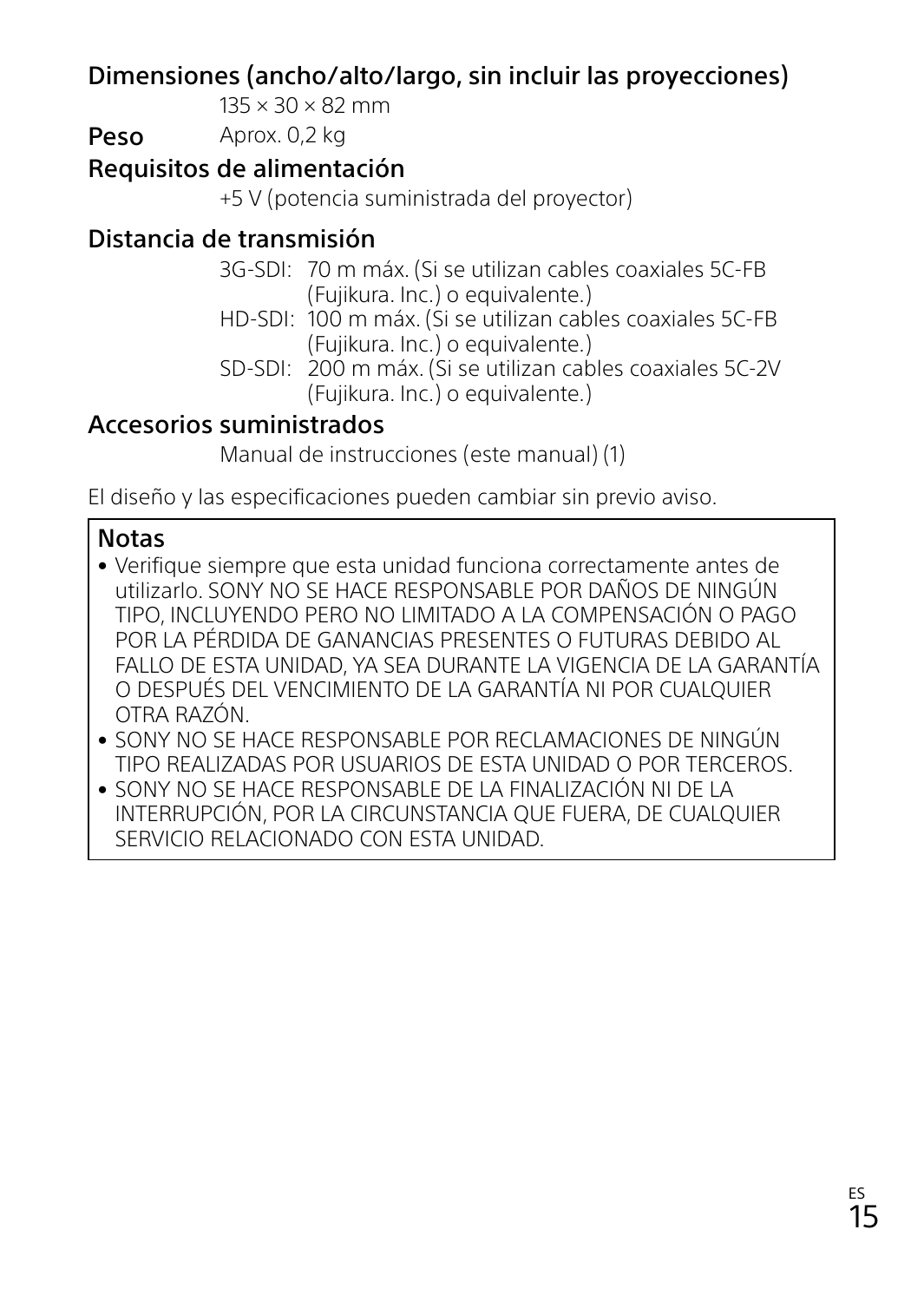Bitte lesen Sie dieses Handbuch vor der Benutzung des Geräts sorgfältig durch und bewahren Sie es zum späteren Nachschlagen auf.

# Für Kunden in Europa, Australien und Neuseeland

# WARNUNG

Dies ist eine Einrichtung, welche die Funk-Entstörung nach Klasse A besitzt. Diese Einrichtung kann im Wohnbereich Funkstörungen verursachen; in diesem Fall kann vom Betreiber verlangt werden, angemessene Maßnahmen durchzuführen und dafür aufzukommen.

# Für Kunden in Europa

Dieses Produkt wurde von oder für Sony Corporation, 1-7-1 Konan Minato-ku Tokio, 108-0075 Japan hergestellt.

Bei Fragen zur Produktkonformität auf Grundlage der Gesetzgebung der Europäischen Union kontaktieren Sie bitte den Bevollmächtigten Sony Deutschland GmbH, Hedelfinger Strasse 61, 70327 Stuttgart, Deutschland. Für Kundendienst oder Garantieangelegenheiten wenden Sie sich bitte an die in den Kundendienst- oder Garantiedokumenten genannten Adressen.

Dieser Apparat darf nicht im Wohnbereich verwendet werden.

# **Übersicht**

- Dieser Zusatzadapter ist für die Verwendung mit einem Projektor von Sony konzipiert.
- Schlagen Sie vor dem Gebrauch in der Bedienungsanleitung zum Projektor nach und vergewissern Sie sich, dass dieses Gerät wirklich mit dem Projektor verwendet werden kann.
- Dieses Gerät muss im Steckplatz für Zusatzadapter des Projektors installiert werden. Einzelheiten zur Installation finden Sie in der Bedienungsanleitung zum Projektor.

# **Hinweis**

Schalten Sie den Projektor aus und trennen Sie das Netzkabel, bevor Sie dieses Gerät an den Projektor anschließen bzw. davon trennen.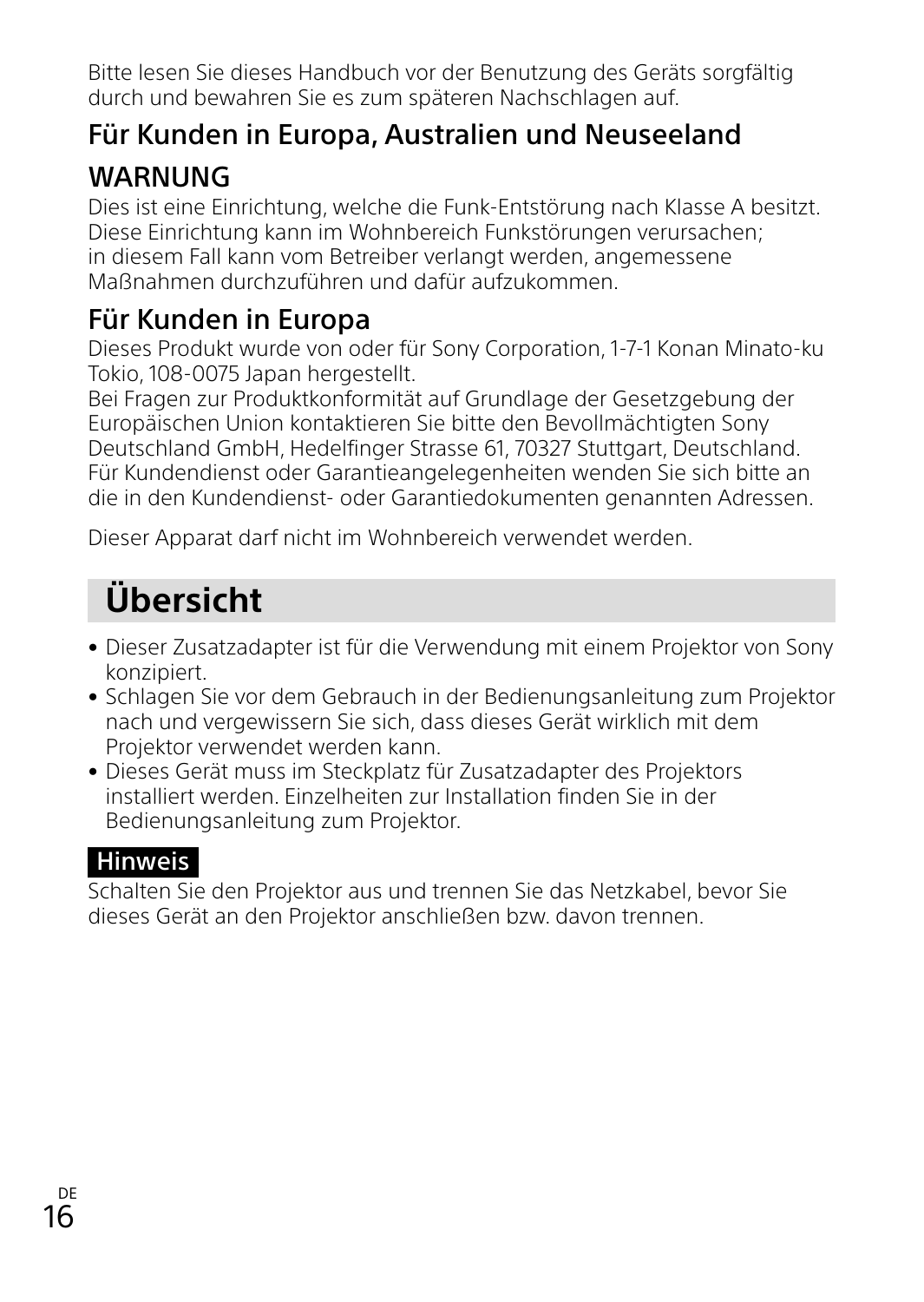# **Verfügbares Signalsystem**

| System                 | SD/HD | 3G                        |
|------------------------|-------|---------------------------|
| 576/50i                | ∩     |                           |
| 480/60i <sup>1)</sup>  | ∩     |                           |
| 1080/24p <sup>1)</sup> | ∩     | O <sup>2</sup>            |
| 1080/30p <sup>1)</sup> | ∩     | O <sup>2</sup>            |
| 1080/50i               | ∩     | O <sup>2</sup>            |
| 1080/60i <sup>1)</sup> | ∩     | $\bigcirc^{2)}$           |
| 1080/50p               |       | $\bigcirc$ 3)             |
| 1080/60p <sup>1)</sup> |       | $\bigcirc$ <sub>3</sub> ) |
| 720/50p                | ∩     | $\bigcap^{2}$             |
| 720/60p <sup>1)</sup>  |       | n2)                       |

- <sup>1)</sup> Auch mit Bildrate 1/1,001 kompatibel.
- 2) Mit 4:4:4 YCbCr 10 Bit und 4:4:4 RGB 10 Bit kompatibel.
- 3) Mit 4:2:2 YCbCr 10 Bit kompatibel.
- \* Nicht mit 3D-Signalen und Audiosignalen kompatibel.

In der Tabelle ist die maximale Anzahl an Signalen angegeben, die dieser Adapter unterstützt. Nicht an allen Geräten, an die dieser Adapter angeschlossen ist, können alle Signale angezeigt werden. Informationen zu den Signalformaten, die dieser Adapter unterstützt, finden Sie in der Bedienungsanleitung zu dem Projektor, der mit diesem Adapter verwendet wird.

# **Technische Daten**

# Eingänge und Ausgänge



3G-SDI/HD-SDI/SDI (serieller, digitaler Komponentenanschluss):

Zum Anzeigen der Signale, die in den IN-Anschluss des Projektionsschirms eingespeist werden.

Signale werden am IN-Anschluss (serieller digitaler Eingang) eingespeist und am OUT-Anschluss (Anzeigeausgang) ausgegeben.

#### Hinweis

- Das OUT -Signal wird ausgegeben, wenn der Projektor eingeschaltet ist. Im Bereitschaftsmodus wird es nicht ausgegeben.
- Das OUT-Signal entspricht nicht der ON-LINE-Signalspezifikation.

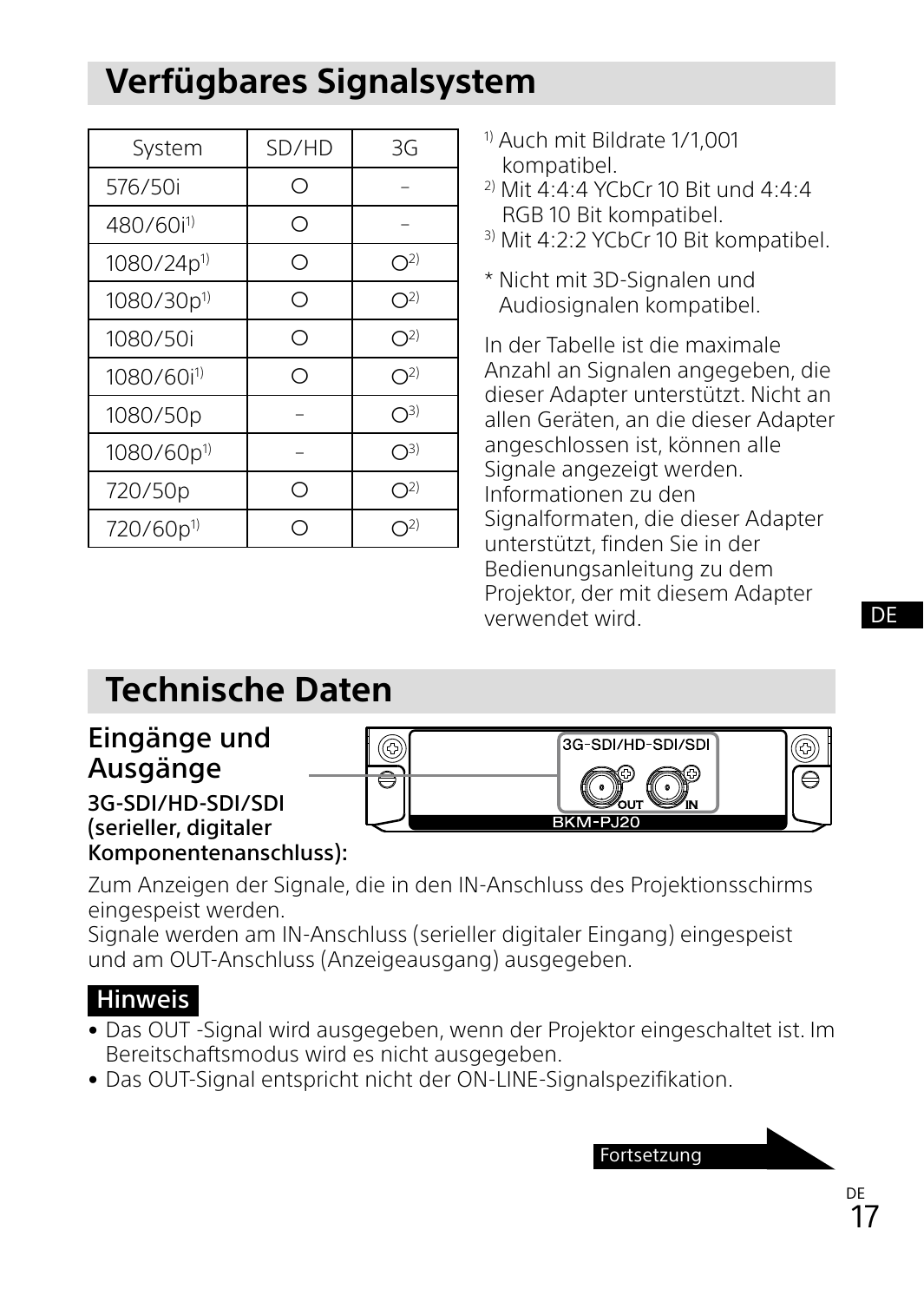### Abmessungen (B/H/T, ohne vorstehende Teile)

 $135 \times 30 \times 82$  mm

Gewicht ca. 0.2 kg

### Betriebsspannung

+5 V (vom Projektor bereitgestellt)

### Übertragungsreichweite

- 3G-SDI : Max. 70 m (mit 5C-FB Koaxialkabeln (Fujikura. Inc.) oder Entsprechung)
- HD-SDI : Max. 100 m (mit 5C-FB Koaxialkabeln (Fujikura. Inc.) oder Entsprechung)
- SD-SDI : Max. 200 m (mit 5C-2V Koaxialkabeln (Fujikura. Inc.) oder Entsprechung)

### Mitgeliefertes Zubehör

Bedienungsanleitung (diese Anleitung) (1)

Änderungen, die dem technischen Fortschritt dienen, bleiben vorbehalten.

#### Hinweise

- Bestätigen Sie vor dem Gebrauch immer, dass das Gerät richtig arbeitet. SONY KANN KEINE HAFTUNG FÜR SCHÄDEN JEDER ART, EINSCHLIESSLICH ABER NICHT BEGRENZT AUF KOMPENSATION ODER ERSTATTUNG, AUFGRUND VON VERLUST VON AKTUELLEN ODER ERWARTETEN PROFITEN DURCH FEHLFUNKTION DIESES GERÄTS ODER AUS JEGLICHEM ANDEREN GRUND, ENTWEDER WÄHREND DER GARANTIEFRIST ODER NACH ABLAUF DER GARANTIEFRIST, ÜBERNEHMEN.
- SONY KANN KEINE HAFTUNG FÜR ANSPRÜCHE JEDER ART VON DEN BENUTZERN DIESES GERÄTS ODER VON DRITTER SEITE ÜBERNEHMEN.
- SONY KANN KEINE HAFTUNG FÜR DIE BEENDIGUNG ODER EINSTELLUNG VON DIENSTLEISTUNGEN BEZÜGLICH DIESES GERÄTS GLEICH AUS WELCHEM GRUND ÜBERNEHMEN.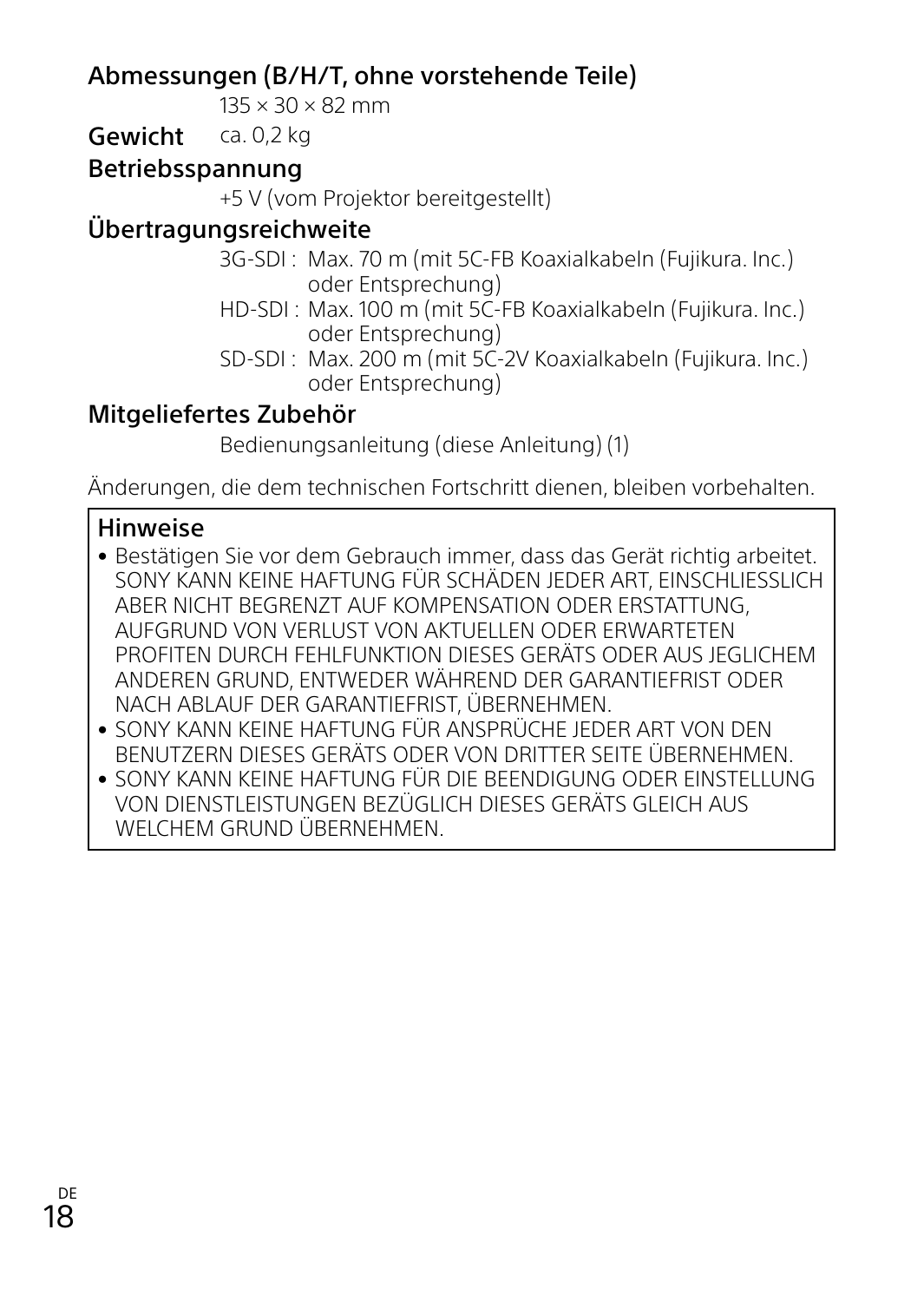Leggere attentamente questo manuale prima di utilizzare l'unità, e conservarlo per riferimenti futuri.

### Per i clienti in Europa, Australia e Nuova Zelanda **AVVERTENZA**

Questo è un apparecchio di classe A e come tale, in un ambiente domestico, può causare interferenze radio. È necessario quindi che l'utilizzatore adotti gli accorgimenti adeguati.

### Per i clienti in Europa

Questo prodotto è stato fabbricato da o per conto di Sony Corporation, 1-7-1 Konan Minato-ku Tokyo, 108-0075 Giappone. Eventuali richieste in merito alla conformità del prodotto in ambito della legislazione Europea, dovranno essere indirizzate al rappresentante autorizzato, Sony Deutschland GmbH, Hedelfinger Strasse 61, 70327 Stuttgart, Germania. Per qualsiasi informazione relativa al servizio o la garanzia, si prega di fare riferimento agli indirizzi riportati separatamente sui documenti relativi all'assistenza o sui certificati di garanzia.

L'apparecchio non deve essere utilizzato in aree residenziali.

# **Introduzione**

- Questo adattatore opzionale è stato ideato per l'uso con un proiettore prodotto da Sony.
- Consultare le istruzioni per l'uso del proiettore prima dell'uso e verificare sempre che questa unità possa essere utilizzata con il proiettore.
- Durante l'uso, questa unità deve essere installata nello slot dell'adattatore opzionale del proiettore. Per informazioni su come installare, consultare le istruzioni per l'uso del proiettore.

### Nota

Prima di collegare/scollegare questa unità e il proiettore, spegnere il proiettore e scollegare il cavo di alimentazione.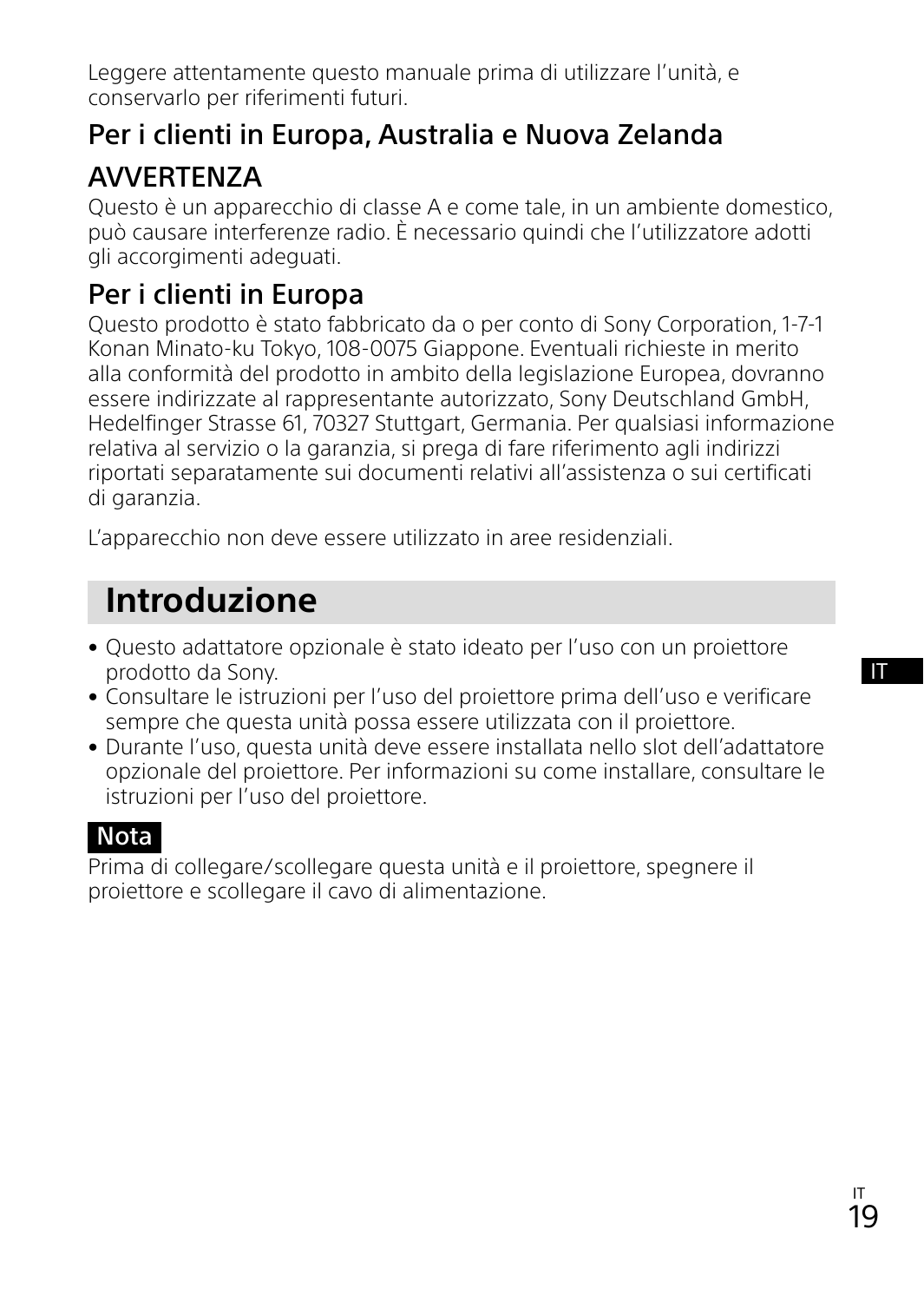# **Sistema di segnali disponibile**

| Sistema                | SD/HD | 3G                        |
|------------------------|-------|---------------------------|
| 576/50i                | ∩     |                           |
| 480/60i <sup>1)</sup>  | Ο     |                           |
| 1080/24p <sup>1)</sup> | Ο     | O <sup>2</sup>            |
| 1080/30p <sup>1)</sup> | ∩     | O <sup>2</sup>            |
| 1080/50i               | ∩     | O <sup>2</sup>            |
| 1080/60i <sup>1)</sup> | ∩     | $\bigcirc^{2)}$           |
| 1080/50p               |       | $\bigcirc$ 3)             |
| 1080/60p <sup>1)</sup> |       | $\bigcirc$ <sub>3</sub> ) |
| 720/50p                | ∩     | $\bigcap^{2}$             |
| 720/60p <sup>1)</sup>  |       | ာ2)                       |

- <sup>1)</sup> Compatibile anche con frame rate 1/1,001.
- 2) Compatibile con 4:4:4 YCbCr a 10 bit e 4:4:4 RGB a 10 bit.
- 3) Compatibile con 4:2:2 YCbCr a  $10$  hit.
- \* Non compatibile con i segnali 3D e i segnali audio.

Nella tabella viene riportato il numero massimo di segnali supportati dall'adattatore. È possibile che non tutti i dispositivi collegati a questo adattatore visualizzino correttamente tutti i segnali.

Per informazioni sui formati del segnale supportati dall'adattatore, consultare le istruzioni per l'uso del proiettore utilizzato con il presente adattatore.

# **Caratteristiche tecniche**

# Ingressi e uscite

3G-SDI/HD-SDI/SDI (componente digitale seriale):



consente di visualizzare sullo schermo del proiettore i segnali immessi nel terminale IN.

Consente di immettere segnali nel terminale IN (ingresso digitale seriale) e di trasmetterli mediante il terminale OUT (uscita del monitor).

# Nota

- Se il proiettore è acceso viene trasmesso il segnale OUT. Quest'ultimo non viene trasmesso nel modo di attesa.
- Il segnale OUT non è conforme alle specifiche del segnale ON-LINE.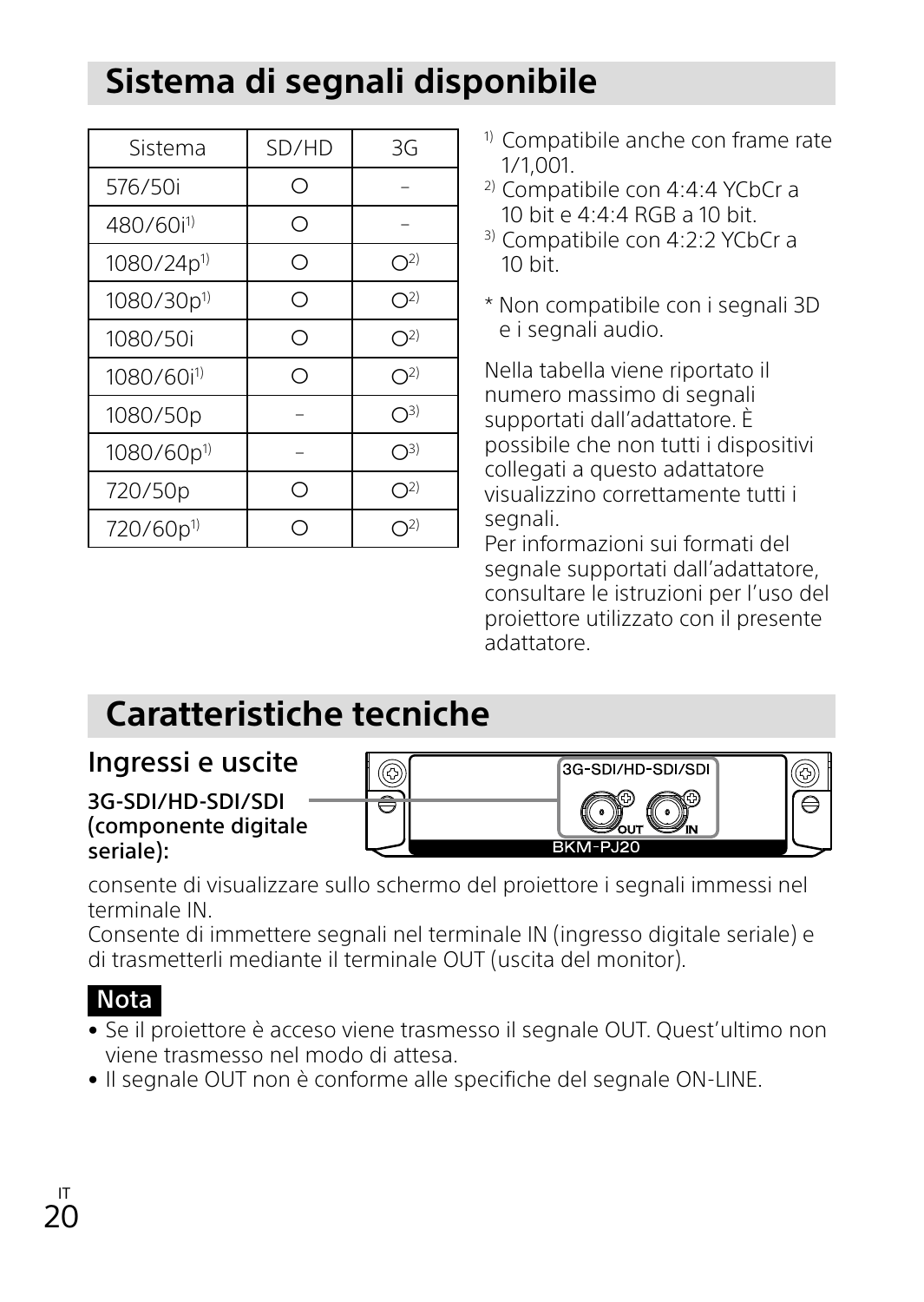### Dimensioni (l/a/p, escluse sporgenze)

 $135 \times 30 \times 82$  mm

Peso circa 0,2 kg

#### Requisiti di alimentazione

+5 V (forniti dal proiettore)

### Distanza di trasmissione

- 3G-SDI : 70 m max. (Con cavi coassiali 5C-FB (Fujikura. Inc.) o equivalenti.)
- HD-SDI : 100 m max. (Con cavi coassiali 5C-FB (Fujikura. Inc.) o equivalenti)
- SD-SDI : 200 m max. (Con cavi coassiali 5C-2V (Fujikura. Inc.) o equivalenti.)

#### Accessori in dotazione

Istruzioni per l'uso (questo manuale) (1)

Il progetto e le caratteristiche tecniche sono soggetti a modifiche senza necessità di previa notifica.

#### Note

- Verificare sempre che l'apparecchio stia funzionando correttamente prima di usarlo. LA SONY NON SARÀ RESPONSABILE DI DANNI DI QUALSIASI TIPO, COMPRESI, MA SENZA LIMITAZIONE A, RISARCIMENTI O RIMBORSI A CAUSA DELLA PERDITA DI PROFITTI ATTUALI O PREVISTI DOVUTA A GUASTI DI QUESTO APPARECCHIO, SIA DURANTE IL PERIODO DI VALIDITÀ DELLA GARANZIA SIA DOPO LA SCADENZA DELLA GARANZIA, O PER QUALUNQUE ALTRA RAGIONE.
- SONY NON SARÀ RESPONSABILE PER RICHIESTE O RICORSI DI NESSUN TIPO PRESENTATI DA UTENTI DI QUESTO APPARATO O DA TERZI.
- SONY NON SARÀ RESPONSABILE PER LA CANCELLAZIONE O LA MANCATA CONTINUAZIONE PER QUALSIASI CAUSA O CIRCOSTANZA DI SERVIZI CORRELATI A QUESTO APPARATO.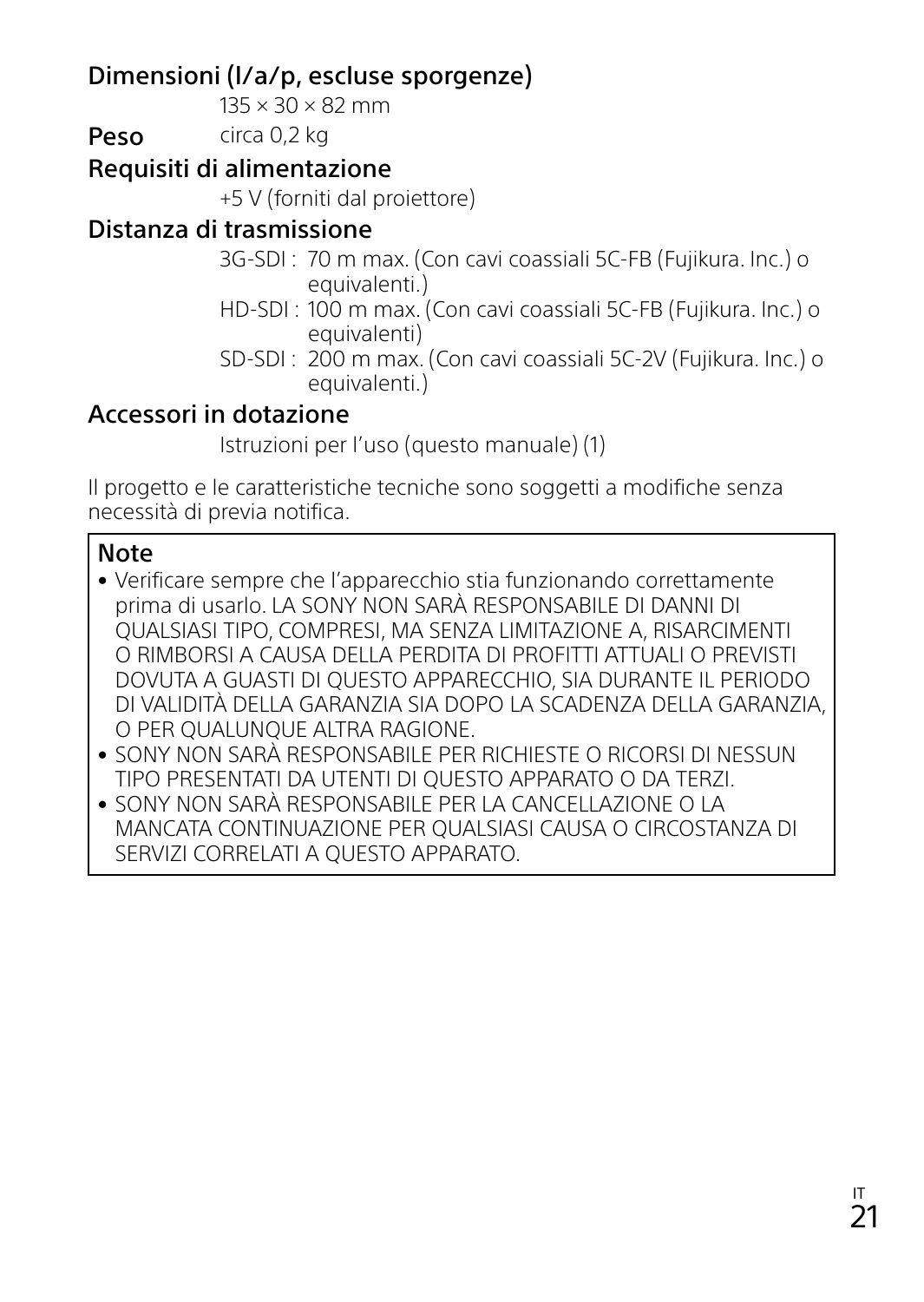使用产品前请仔细阅读本使用说明书,并请妥善保管。

#### 警告

此为A级产品。在生活环境中,该产品可能会造成无线 电干扰。

在这种情况下,可能需要用户对干扰采取切实可行的 措施。

# 概述

- •本选购转接器设计用于Sonv制造的投影机。
- ●使用前请参阅投影机的使用说明书,并务必确认本装 置可⽤于投影机。
- •使用时,本装置必须安装在投影机的选购适配器插槽 中。有关如何安装的详情,请参阅投影机的使用说明 书。

### 注意

连接/断开连接本装置和投影机之前,请关闭投影机的 电源并断开电源线的连接。

# 可用信号系统

| 系统                     | SD/HD   | 3G                                     | 1) 同时兼容1/1.001帧速率。                    |
|------------------------|---------|----------------------------------------|---------------------------------------|
| 576/50i                | O       |                                        | <sup>2)</sup> 兼容4:4:4 YCbCr (10位编码) 和 |
| 480/60i <sup>1)</sup>  | $\circ$ |                                        | 4:4:4 RGB (10位编码)                     |
| 1080/24p <sup>1)</sup> | $\circ$ | $\bigcirc^2$                           | 3) 兼容4:2:2 YCbCr (10位编码) 。            |
| 1080/30p <sup>1)</sup> | $\circ$ | $\cdot$ $\circ$ <sup>2</sup> ) $\cdot$ | * 不兼容3D信号和音频信号。                       |
| 1080/50i               | O       | $\sqrt{2^2}$ .                         | 该表显示出此类转接器所能遵从的最                      |
| 1080/60i <sup>1)</sup> | O       | $\bigcirc^{2}$                         | 大信号数量。并非所有连接此类转接                      |
| 1080/50p               |         | $O^{3}$                                | 器的设备都可以显示所有信号。                        |
| 1080/60p <sup>1)</sup> |         | $\sqrt{3}$                             | 如需了解此类转接器所能遵从的信号                      |
| 720/50p                | О       | $O^{2}$                                | 格式,请参阅和此类转接器一起使用                      |
| 720/60p <sup>1)</sup>  | O       | $O^{2)}$                               | 的投影机的使用说明书。                           |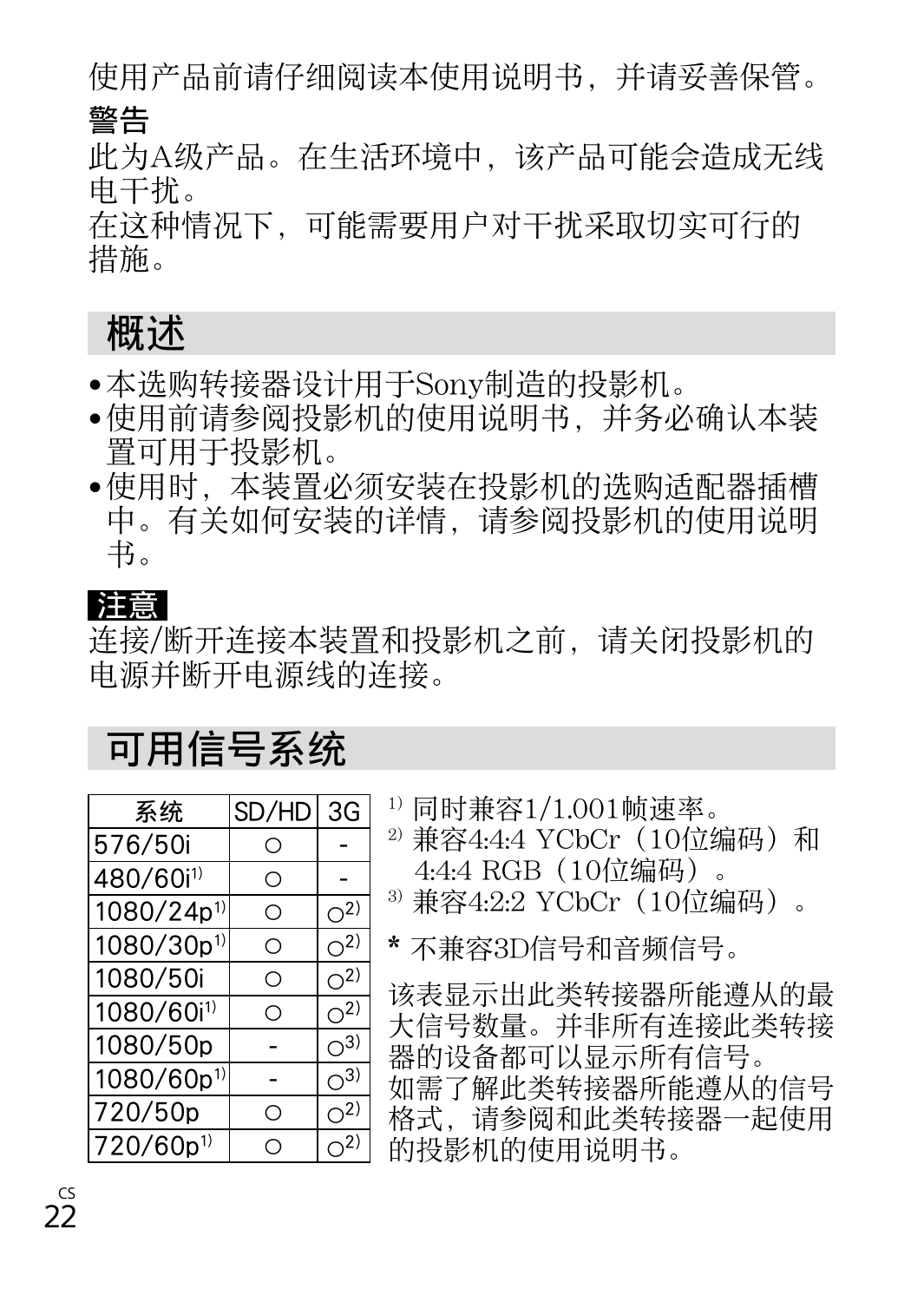规格

输入和输出

3G-SDI/HD-SDI/SDI (串行数字分量):



将输入到IN端子的信号显示到投影机屏幕上。 将信号输入到IN端子(串行数字分量)并从OUT端子 输出信号(显示器输出)。

# 注意

- •OUT信号仅在投影机打开时被输出。待机状态下并不 输出。
- •OUT信号不遵从ON-LINE信号规格。

尺寸 (长/高/宽,不包括突出部分)

 $135 \times 30 \times 82$  mm

质量 约0.2 kg

电源要求 +5V (从投影机供电)

传送距离 3G-SDI︰ 最大70米(当使用5C-FB同轴电缆 (Fujikura.Inc.)或类似电缆时。)

> HD-SDI︰最大100米(当使用5C-FB同轴电 缆(Fujikura.Inc.)或类似电缆时。)

> SD-SDI︰ 最大200米(当使用5C-2V同轴电

缆(Fujikura.Inc.)或类似电缆时。)

附带附件 使用说明书(本手册)(1)

设计和规格如有变更,恕不另行通知。

注意 •在使用前请始终确认本机运行正常。 无论保修期内外或基于任何理由,SONY对任何损坏 概不负责。由于本机故障造成的利润损失等,无论 是在保修期以内或者以外,SONY均不作任何赔偿。 •SONY对本产品用户或第三方的任何索赔概不负责。 •SONY对因任何情况导致终止或停止使用本机相关服 务概不负责。

 $\frac{cS}{23}$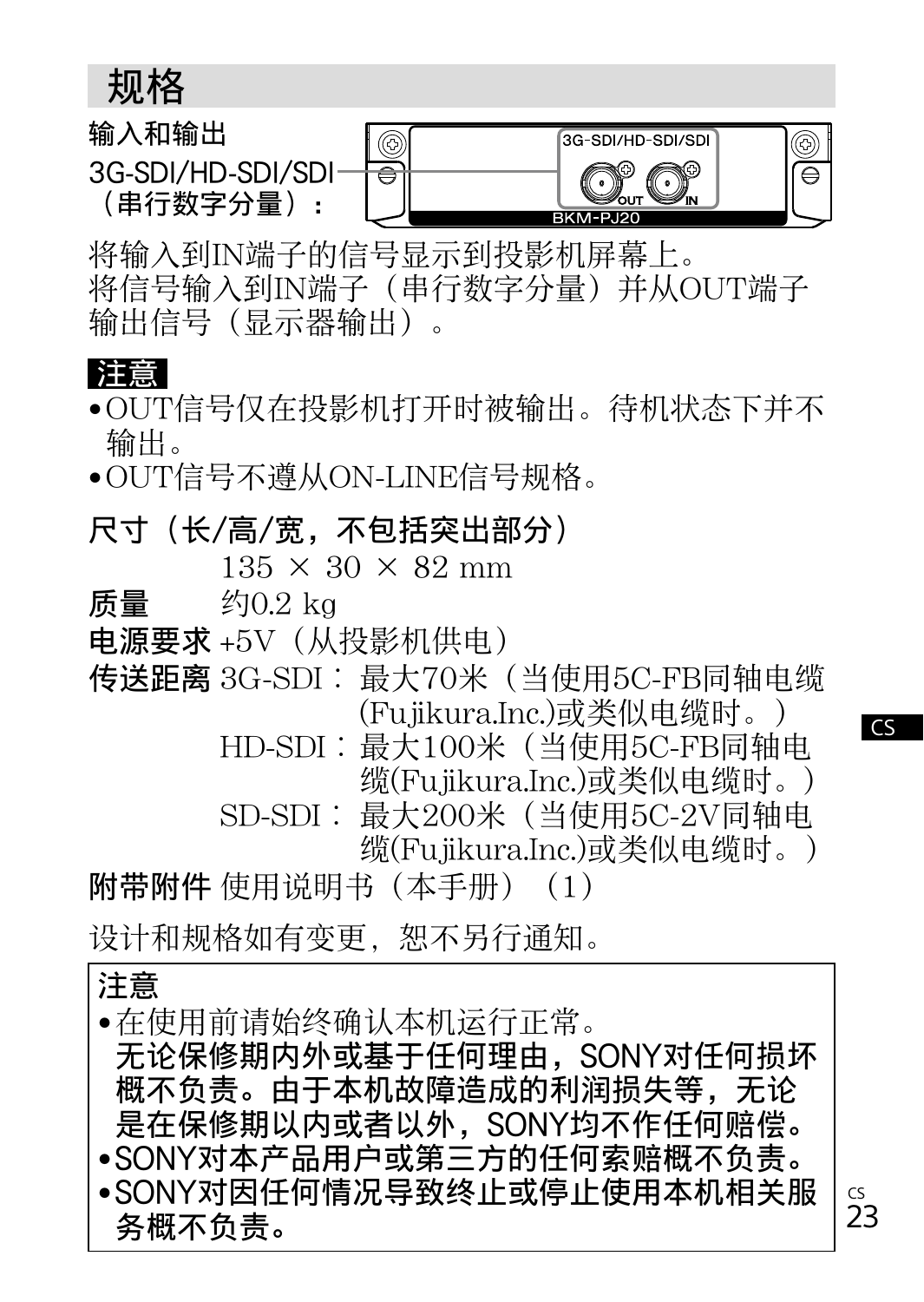# 3G-SDI ВХОДНОЙ АДАПТЕР BKM-PJ20

Перед использованием устройства внимательно прочитайте настоящее руководство и сохраните его для получения необходимой информации в будущем.

# ВНИМАНИЕ

Это изделие относится к Классу A. При эксплуатации в домашних условиях оно может создавать помехи радиовещания, и в этом случае пользователю, возможно, потребуется принять соответствующие меры.

Данный аппарат не следует использовать в жилой зоне.

SONY Сони Корпорейшн 1-7-1, Конан, Минато-ку, Токио, Япония, 108-0075

Сделано в ЯПОНИИ

Импортер на территории стран Таможенного союза ЗАО «Сони Электроникс», Россия, 123103, Москва, Карамышевский проезд, 6

Организация, уполномоченная принимать претензии от пользователей на территории Казахстана:

ЗАО «Сони Электроникс» Представительство в Казахстане 050059 Алматы, улица Иванилова, д. 58

Цифры в формате «yyyy-mm» или «mm-yyyy» на изделии или упаковке означают дату изготовления. yyyy обозначает год, а mm ― месяц.

# **Обзор**

- Этот дополнительный адаптер предназначен для использования с проекторами, произведенными компанией Sony.
- Перед использованием см. инструкции по эксплуатации проектора, кроме того, всегда необходимо проверять, что это устройство можно использовать с проектором.
- При использовании этого устройства оно должно быть установлено в гнездо дополнительного адаптера проектора. Для получения дополнительной информации о способах установки см. инструкции по эксплуатации проектора.

#### Примечание

Перед подключением/отключением этого устройства и проектора выключите питание проектора и отсоедините шнур питания.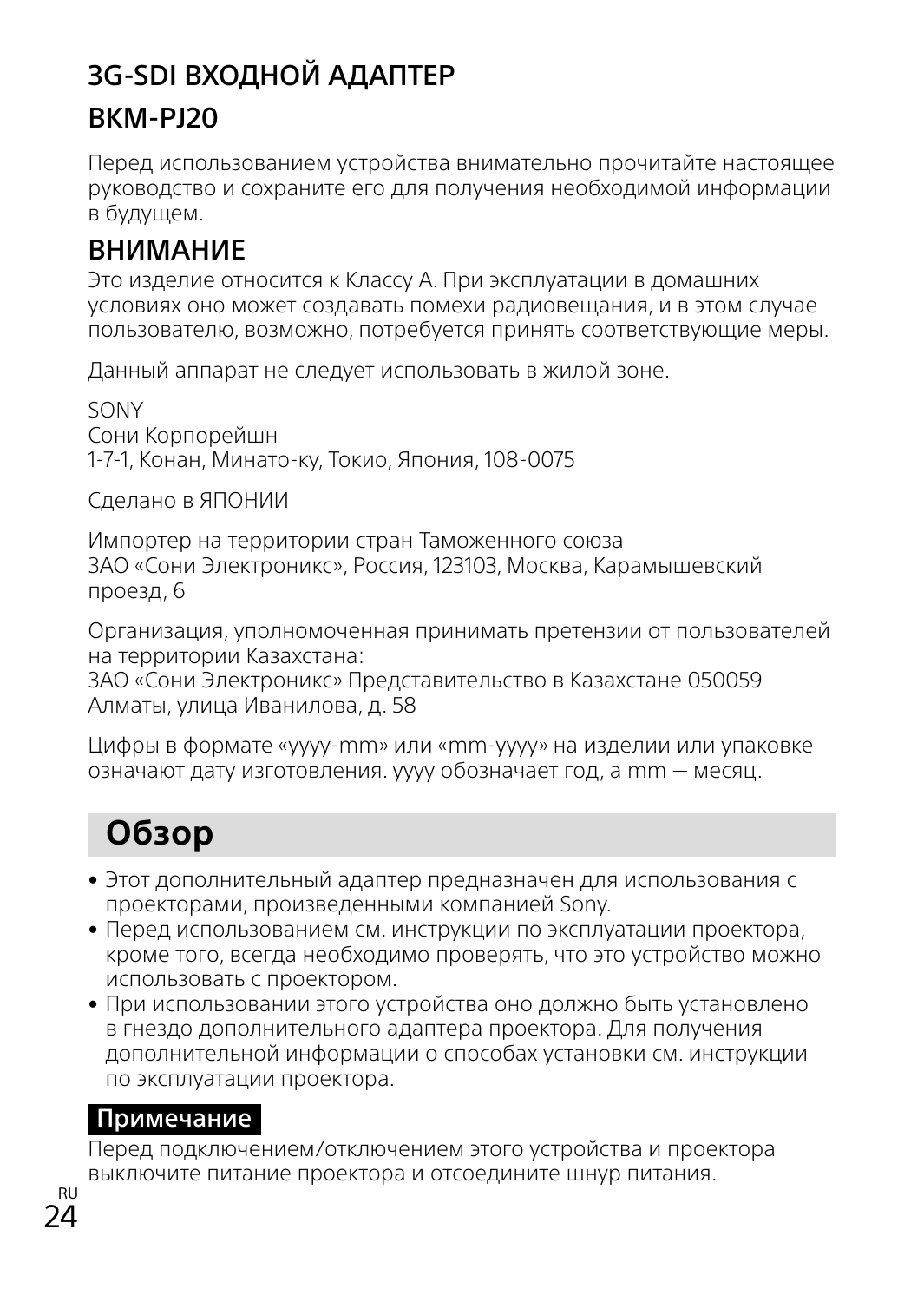# **Доступная система сигналов**

| Система                | SD/HD | 3G                        |
|------------------------|-------|---------------------------|
| 576/50i                | ∩     |                           |
| 480/60i <sup>1)</sup>  | ∩     |                           |
| 1080/24p <sup>1)</sup> | ∩     | $\bigcirc^{2)}$           |
| 1080/30p <sup>1)</sup> | Ω     | $\bigcirc^{2)}$           |
| 1080/50i               | ∩     | O <sup>2</sup>            |
| 1080/60i <sup>1)</sup> | ∩     | $\bigcirc^{2)}$           |
| 1080/50p               |       | ∩3)                       |
| 1080/60p <sup>1)</sup> |       | $\bigcirc$ <sub>3</sub> ) |
| 720/50p                | ∩     | $\bigcap^{2)}$            |
| 720/60p <sup>1)</sup>  |       |                           |

- 1) Совместимая также с частотой кадров 1/1,001.
- 2) Совместимая с 10-битным 4:4:4 YCbCr и 10-битным 4:4:4 RGB.
- $3)$  Совместимая с 10-битным  $4:2:2$ YCbCr.
- \* Несовместимая с 3D-сигналами и аудиосигналами.

В таблице показано максимальное количество сигналов, поддерживаемых данным адаптером. Не все устройства, подсоединенные к данному адаптеру, могут отображать все сигналы. Форматы сигнала, поддерживаемые данным адаптером, приведены в инструкциях по эксплуатации проектора, используемого с данным адаптером.

# **Технические характеристики**

Входы и выходы

3G-SDI/HD-SDI/SDI (последовательный цифровой компонент):

3G-SDI/HD-SDI/SDI ⊚ ۷

Отображает на экране проектора подаваемые сигналы на разъем IN. Ввод сигналов через разъем IN (цифровой последовательный вход) и вывод сигналов через разъем OUT (индикация вывода).

#### Примечание

- Сигнал OUT выводится при включенном проекторе. Он не выводится в режиме ожидания.
- Сигнал OUT не соответствует техническим характеристикам сигнала ON-LINE.

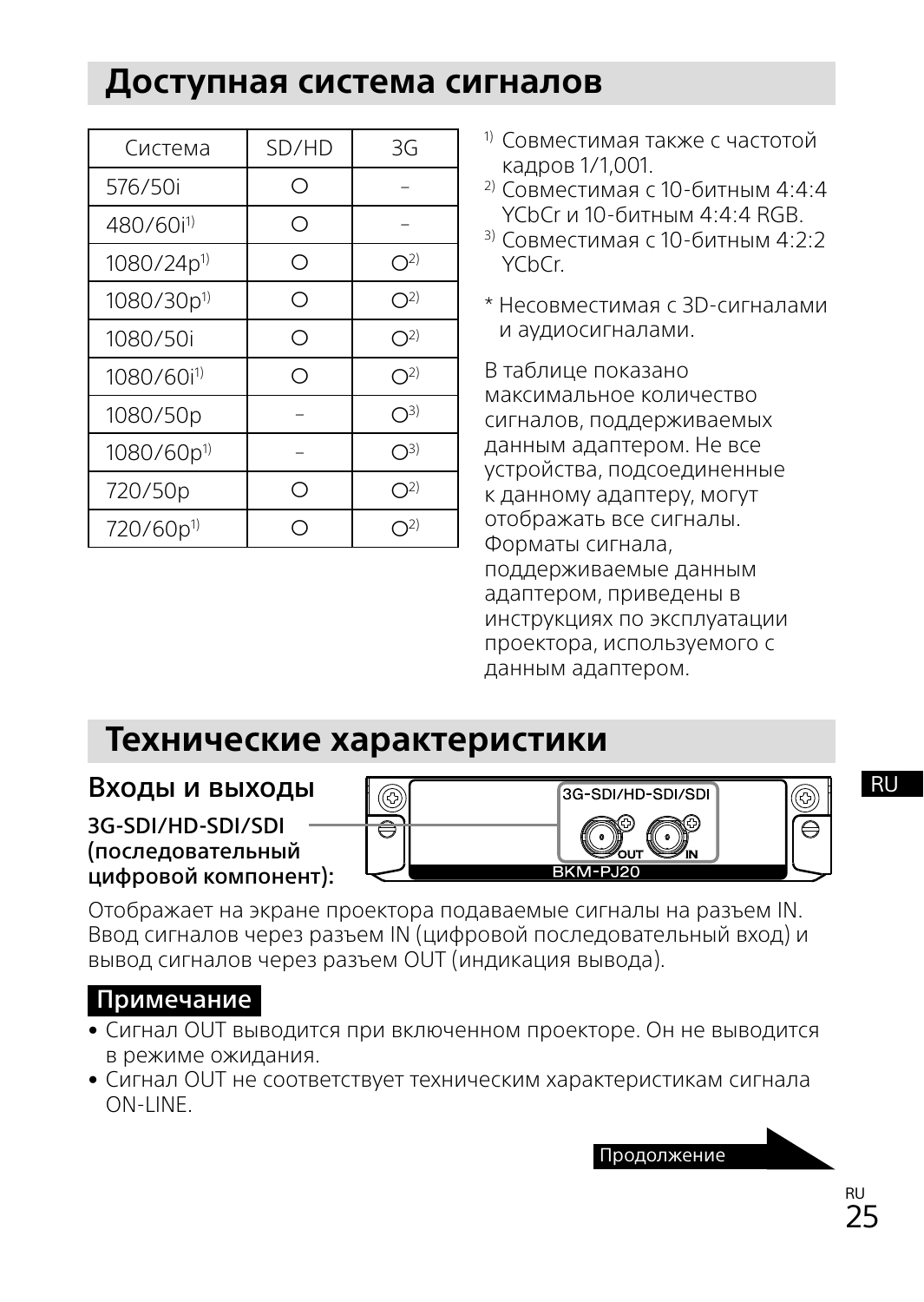#### Размеры (ш/в/г без выступающих частей)

135 × 30 × 82 мм

Масса Прибл. 0,2 кг

#### Требования к источнику питания

+5 В (подается от проектора)

#### Расстояние передачи

- 3G-SDI: 70 м макс. (При использовании коаксиальных кабелей 5C-FB (Fujikura. Inc.) или эквивалентных.)
- HD-SDI: 100 м макс. (При использовании коаксиальных кабелей 5C-FB (Fujikura. Inc.) или эквивалентных.)
- SD-SDI: 200 м макс. (При использовании коаксиальных кабелей 5C-2V (Fujikura. Inc.) или эквивалентных.)

#### Прилагаемые принадлежности

Инструкции по эксплуатации (это руководство) (1)

Конструкция и технические характеристики могут быть изменены без предварительного уведомления.

#### Примечания

• Всегда проверяйте исправность устройства, прежде чем его использовать.

КОМПАНИЯ SONY НЕ НЕСЕТ ОТВЕТСТВЕННОСТИ ЗА КАКОЙ БЫ ТО НИ БЫЛО УШЕРБ, ВКЛЮЧАЯ, В ЧАСТНОСТИ, КОМПЕНСАЦИЮ ИЛИ ВОЗМЕЩЕНИЕ УБЫТКОВ В СВЯЗИ С УТРАТОЙ ИЛИ НЕДОПОЛУЧЕНИЕМ ПРИБЫЛЕЙ ИЗ-ЗА НЕРАБОТОСПОСОБНОСТИ ЭТОГО ОБОРУДОВАНИЯ, КАК НА ПРОТЯЖЕНИИ ГАРАНТИЙНОГО ПЕРИОДА, ТАК И ПОСЛЕ ИСТЕЧЕНИЯ ГАРАНТИЙНОГО СРОКА, А ТАКЖЕ ВСЛЕДСТВИЕ ЛЮБЫХ ИНЫХ ВОЗМОЖНЫХ ПРИЧИН.

- КОМПАНИЯ SONY НЕ НЕСЕТ ОТВЕТСТВЕННОСТИ ЗА ПРЕТЕНЗИИ ЛЮБОГО РОДА, ПРЕДЪЯВЛЕННЫЕ ПОЛЬЗОВАТЕЛЯМИ ЭТОГО ПРИБОРА ИЛИ ТРЕТЬИМИ ЛИЦАМИ.
- КОМПАНИЯ SONY НЕ НЕСЕТ ОТВЕТСТВЕННОСТИ ЗА ПРЕКРАШЕНИЕ ИЛИ ПРИОСТАНОВКУ ПРЕДОСТАВЛЕНИЯ КАКИХ-ЛИБО УСЛУГ, СВЯЗАННЫХ С ЭТИМ ПРИБОРОМ, ВНЕ ЗАВИСИМОСТИ ОТ ОБСТОЯТЕЛЬСТВ.